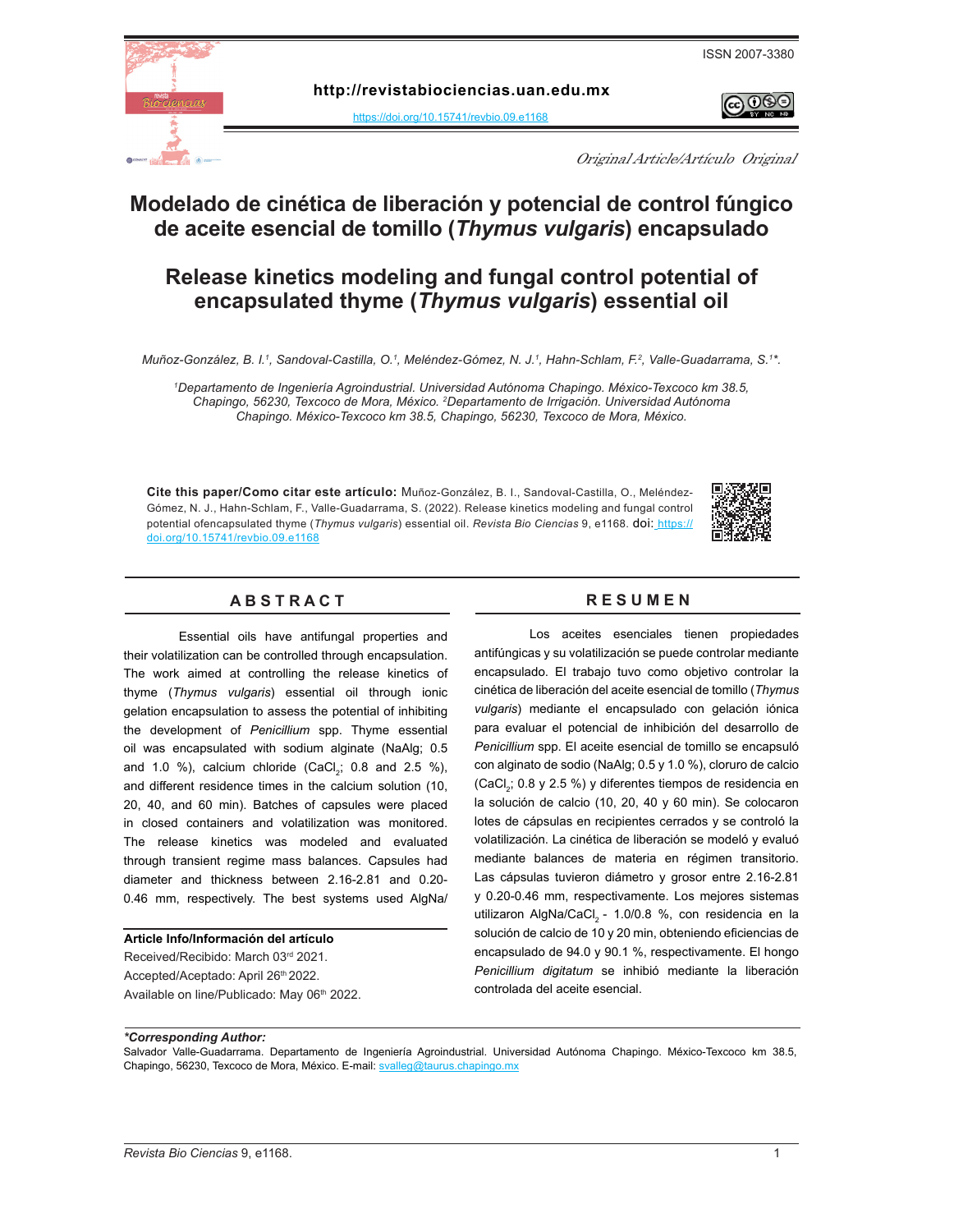

CaCl2 - 1.0/0.8 %, with residence in the calcium solution of 10 and 20 min, obtaining encapsulation efficiencies of 94.0 and 90.1 %, respectively. *Penicillium digitatum* was inhibited through the controlled release of the essential oil.

## **K E Y W O R D S**

Antimicrobial agents; ionic gelation; mass balance; modeling.

#### **Introduction**

The postharvest life of horticultural products is frequently limited by rot due to fungal development (da Silva *et al.*, 2019). A specific case is given by the affectation of fruits such as apple (Heinmaa *et al.*, 2019) and citrus (Gandarilla-Pacheco *et al.*, 2020) by *Penicillium* spp., which may limit consumption and shelf life. The use of plant extracts can reduce microbial development (León-Fernández *et al.*, 2019). Among available alternatives, essential oils can be used to address such problems (Antonioli *et al.*, 2020; Perczak *et al.*, 2020). In particular, the use of a wide spectrum essential oil as that of thyme (*Thymus vulgaris*) may constitute an option against several fungal species (Reyes-Jurado *et al.*, 2019).

Essential oils (Eo) are liquid mixtures of volatile organic compounds, belonging mainly to the terpenes group. They have lipophilic character, strong aromatic properties, and their biosynthesis occurs as part of the secondary metabolism of some groups of plants, mainly through the mevalonic acid pathway (Rehman *et al.*, 2016). Terpenoids and phenylpropanoids are the main constituents of Eo, which provide them with a characteristic aroma and different biological properties (da Silva *et al.*, 2020). Also, they act as antimicrobial (Danzi *et al.*, 2020), and insecticidal agents (Benelli & Pavela, 2018). On this basis, Eo can be applied in food preservation (Fellenberg *et al.*, 2020), in alternative medicine, and in the therapeutic area (Rivera *et al.*, 2015).

In order to favor an adequate inhibitory effect, direct contact of the plant extract with the vegetable to be protected has been frequently recommended (Rusin *et al.*, 2021). In this regard, the essential oils have been used as part of biopolymeric coatings (Akhter *et al.*,

### **P A L A B R A S C L A V E**

Agentes antimicrobianos; balance de materia; gelación iónica; modelado.

#### **Introducción**

La vida postcosecha de los productos hortofrutícolas se ve frecuentemente limitada por pudrición causada por hongos (da Silva *et al.*, 2019). Un caso específico se tiene en frutos como manzana (Heinmaa *et al.*, 2019) y cítricos (Gandarilla-Pacheco *et al.*, 2020) afectados por *Penicillium* spp., donde los hongos pueden limitar el consumo y la vida útil en postcosecha. El uso de extractos de plantas puede reducir el desarrollo microbiano (León-Fernández *et al.*, 2019). Entre las alternativas disponibles está el uso de aceites esenciales (Antonioli *et al.*, 2020; Perczak *et al.*, 2020). En particular, el uso de un aceite esencial de amplio espectro, como el de tomillo (*Thymus vulgaris*), puede ser una opción frente a diversas especies de hongos (Reyes-Jurado *et al.*, 2019).

Los aceites esenciales (Eo) son mezclas líquidas de compuestos orgánicos volátiles, pertenecientes principalmente al grupo de los terpenos. Tienen carácter lipofílico, fuertes propiedades aromáticas y su biosíntesis ocurre como parte del metabolismo secundario de algunos grupos de plantas, principalmente a través de la vía del ácido mevalónico (Rehman *et al.*, 2016). Los terpenoides y fenilpropanoides son los principales constituyentes de los Eo, los cuales les aportan un aroma característico y diferentes propiedades biológicas (da Silva *et al.*, 2020). Además, actúan como agentes antimicrobianos (Danzi *et al.*, 2020) e insecticidas (Benelli & Pavela, 2018). Sobre esta base, los Eo se pueden aplicar en la conservación de alimentos (Fellenberg *et al.*, 2020), en la medicina alternativa y en el área terapéutica (Rivera *et al.*, 2015).

Para favorecer un efecto inhibitorio adecuado, se recomienda frecuentemente un contacto directo del extracto vegetal con el material a proteger (Rusin *et al.*, 2021). En este sentido, los aceites esenciales se han usado como parte de recubrimientos biopoliméricos (Akhter *et al.*, 2019) para reducir el desarrollo microbiano (Naeem *et al.*, 2018). Sin embargo, estos materiales a menudo deben incluir un componente lipídico para reducir la permeabilidad al vapor de agua (Galus & Kadzińska, 2015), lo que limita la acción de los Eo debido a un efecto de disolución. Según Peretto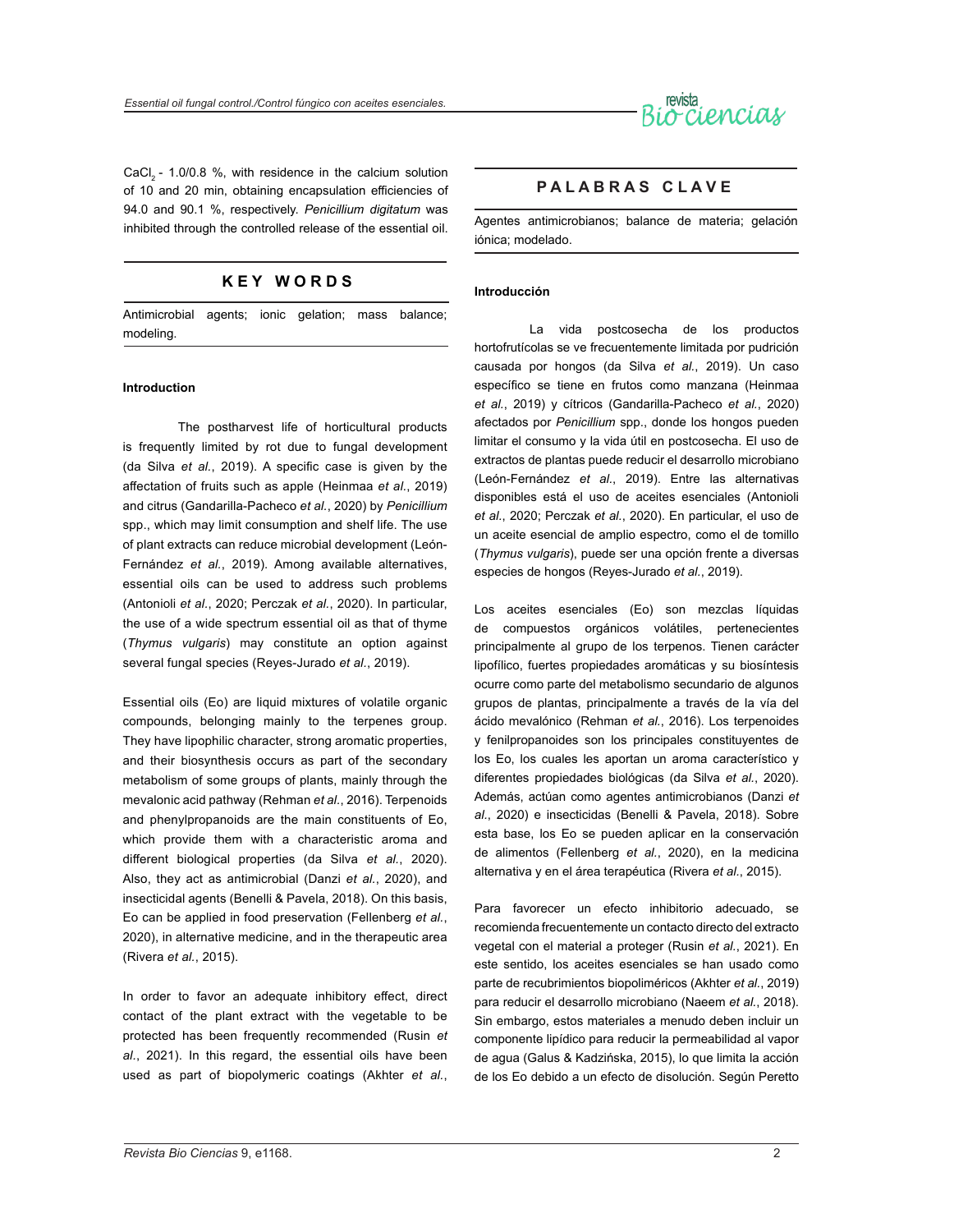

2019) to reduce microbial development (Naeem *et al.*, 2018). However, these materials must often include a lipid component to reduce permeability to water vapor (Galus & Kadzińska, 2015), which limits the action of the Eo due to a dissolution effect. According to Peretto *et al.* (2014), the controlled release of an Eo in the headspace of the system to be protected can cause greater inhibitory effect, which suggests that an encapsulated handling should be done.

Encapsulation consists of trapping one substance by another of polymeric nature (Zuidam & Shimoni, 2010). Among the advantages of encapsulation are the controlled release of such substance, the stability of active ingredients, increase of bioavailability, protection of the loaded ingredients from degradation, masking offflavors, including bitterness and astringency of some ingredients, increasing of flavor and food safety, and improvement of stability against oxidation (Barroso *et al.*, 2021).

The essential oils are volatile at ambient conditions and can be degraded by oxygen. Therefore, it is necessary to increase the stability, the activity, and the volatilization rate, which can be attended through an encapsulation technique (Mutlu-Ingok *et al.*, 2020)**.** The Ionic gelation by drip extrusion is a simple and efficient encapsulation method. The technique has low cost and low requirement of sophisticated equipment (Aceval *et al.*, 2019), which give it high potential to be part of a technology transfer strategy aimed at the use of essential oils. Ionic gelation is based on the use of anionic polymers such as sodium alginate which, when combined with calcium ions, induce the formation of a gel, which finally creates a capsule (Bušić *et al.*, 2018; Caporaso & Formisano, 2016) that traps the solution components. The controlled release of an encapsulated component constitutes one of the main goals of this practice and depends on the structure of capsules (Gorbunova *et al.*, 2018), including porosity (Bušić *et al.*, 2018), which may depend on the gelation time (González *et al.*, 2015). In this context, the work aimed at controlling the release kinetics of thyme essential oil through ionic gelation encapsulation to assess the potential of inhibiting the development of *Penicillium* spp.

*et al.* (2014), la liberación controlada de un Eo en el espacio de cabeza del sistema a proteger puede provocar un mayor efecto inhibitorio, lo que sugiere que se debe realizar un manejo encapsulado.

El encapsulado consiste en atrapar una sustancia con otra de naturaleza polimérica (Zuidam & Shimoni, 2010). Entre las ventajas del encapsulado se encuentran la liberación controlada de dicha sustancia atrapada, la estabilidad de los ingredientes activos, el aumento de la biodisponibilidad, la protección de los ingredientes de la degradación, el enmascaramiento de sabores desagradables, incluyendo el amargor y astringencia de algunos ingredientes, el mejoramiento del sabor y la seguridad alimentaria y la mejora de la estabilidad frente a la oxidación (Barroso *et al.*, 2021).

Los aceites esenciales son volátiles en condiciones ambientales y pueden degradarse con el oxígeno. Por tanto, es necesario incrementar la estabilidad, la actividad y la tasa de volatilización, lo que puede ser atendido mediante una técnica de encapsulado (Mutlu-Ingok *et al.,* 2020). La gelación iónica por extrusión por goteo es un método de encapsulado sencillo y eficaz. La técnica tiene bajo costo y bajo requerimiento de equipos sofisticados (Aceval *et al.*, 2019), lo que le otorga un alto potencial para ser parte de una estrategia de transferencia de tecnología orientada al uso de aceites esenciales. La gelación iónica se basa en el uso de polímeros aniónicos como el alginato de sodio que, al combinarse con iones de calcio, inducen la formación de un gel, que finalmente crea una cápsula (Bušić *et al.*, 2018; Caporaso & Formisano, 2016) que atrapa los componentes de la solución. La liberación controlada de un componente encapsulado constituye uno de los principales objetivos de esta práctica y depende de la estructura de las cápsulas (Gorbunova *et al.*, 2018), incluida la porosidad (Bušić *et al.*, 2018), que puede depender del tiempo de gelación (González *et al.*, 2015). En este contexto, el trabajo tuvo como objetivo controlar la cinética de liberación de aceite esencial de tomillo mediante su encapsulado por gelación iónica para evaluar el potencial de inhibición del desarrollo de *Penicillium* spp.

#### **Material y Métodos**

#### **Material y Methods**

#### **Chemical reagents**

 $\textsf{Calcium}$  chloride  $\textsf{(CaCl}_{2}\textsf{)},$  ethanol  $\textsf{(EtOH96)}$ ,

#### **Reactivos químicos**

Los reactivos cloruro de calcio (CaCl<sub>2</sub>), etanol (EtOH96), glutaraldehído, alginato de sodio ( $C_6H_7O_6$ Na;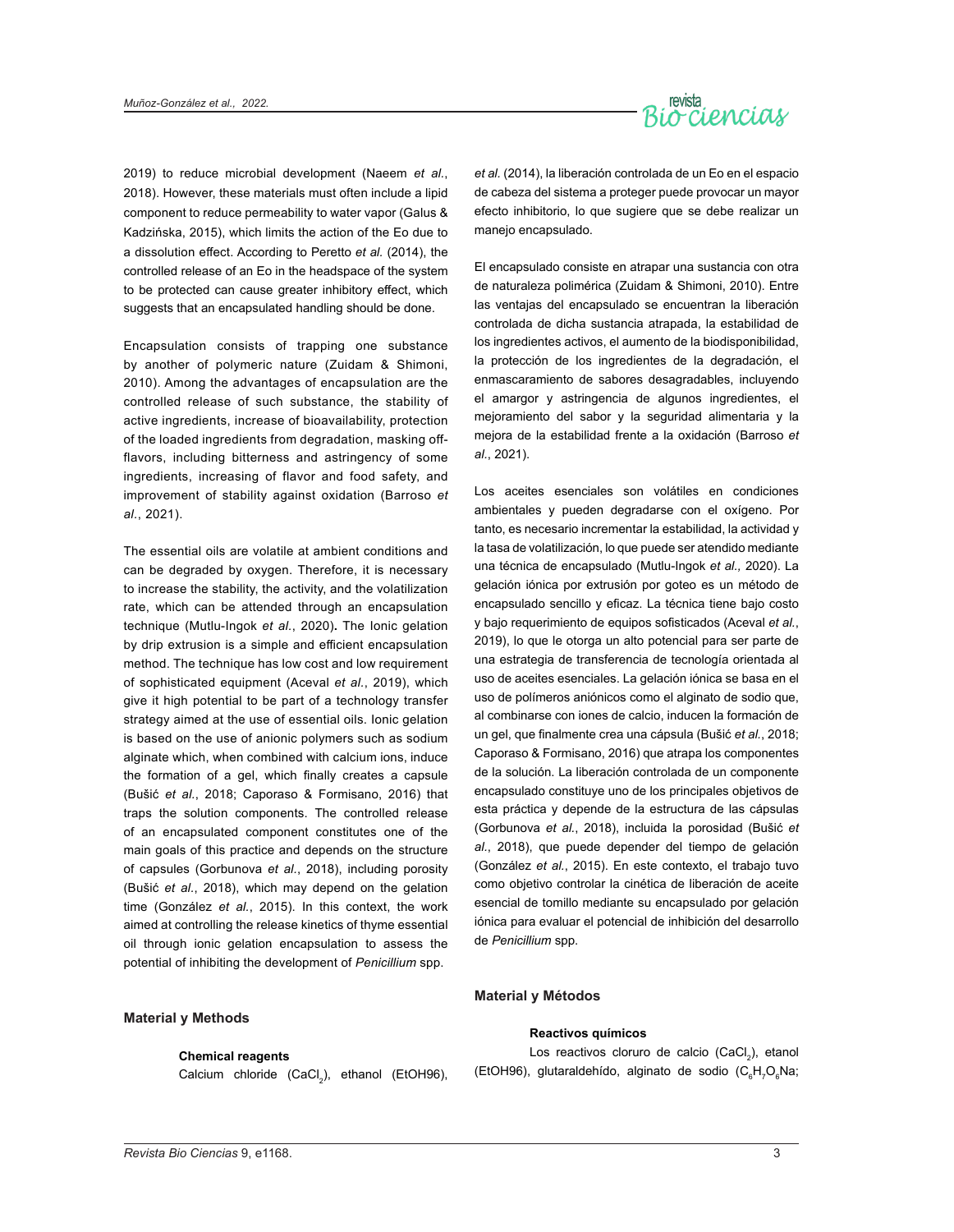

glutaraldehyde, sodium alginate (C<sub>6</sub>H<sub>7</sub>O<sub>6</sub>Na; AlgNa), and tween 80 were acquired with Reactivos Química Meyer S.A de C.V. Sodium cacodylate buffer ((CH $_{\rm 3})_{\rm 2}$ AsO $_{\rm 2}$ Na) was acquired with Sigma-Aldrich Química S.A. de C.V.

#### **Ionic gelation encapsulation**

Thyme (*Thymus vulgaris* L.) essential oil (Eo) provided by Laitz S.A. de C.V. (Mexico) was used. Eo was mixed with tween 80 at 1:1 ratio. Homogenization was applied with an Ultra-Turrax equipment (T25 basic, IKA Labortechnik, Staufen, Germany) operated at 13,500 rpm during 4 min. Solutions of AlgNa were prepared at 0.5 and 1.0 % and solutions of CaCl<sub>2</sub> at 0.8 and 2.5 %. The Eo-tween mixture was combined with each of the AlgNa solutions to form emulsions with 2000  $mL$  m<sup>-3</sup> Eo. The Eo-AlgNa emulsions were dropped into the CaCl, solutions, where residence was allowed for 10, 20, 40, and 60 min. At the end of each time, the formed capsules were washed twice by immersion in distilled water for 10 s to remove superficial calcium and they were stored in distilled water at 4 °C. Based on the combination of AlgNa/CaCl<sub>2</sub> conditions, treatments 0.5/0.8, 0.5/2.5, 1.0/0.8, and 1.0/2.5 were formed with different gelation times. Capsules were evaluated in terms of diameter (Dc, mm) and wall thickness (T, mm) with a digital Vernier. The nucleus diameter (Dn, mm) was determined with Equation (1).

AlgNa) y tween 80 se adquirieron con Reactivos Química Meyer S.A de C.V. El buffer de cacodilato de sodio  $(\mathsf{CH}_3)_2\mathsf{AsO}_2\mathsf{Na})$  se adquirió con Sigma-Aldrich Química S.A. de C.V.

#### **Encapsulado por gelación iónica**

Se utilizó aceite esencial de tomillo (*Thymus vulgaris* L.) (Eo) proporcionado por Laitz S.A. de C.V. (México). Se mezcló Eo con tween 80 en proporción 1:1. Se aplicó homogeneización con un equipo Ultra-Turrax (T25 basic, IKA Labortechnik, Staufen, Alemania) operado a 13,500 rpm durante 4 min. Se prepararon soluciones de AlgNa al 0.5 y 1.0 % y soluciones de CaCl $_2$  al 0.8 y 2.5 %. La mezcla de Eo-tween se combinó con cada una de las soluciones de AlgNa para formar emulsiones con 2000 mL m<sup>-3</sup> de Eo. Las emulsiones de Eo-AlgNa se vertieron en las soluciones de CaCl<sub>2</sub>, donde se permitió residencia de 10, 20, 40 y 60 min. Al final de cada tiempo, las cápsulas formadas se lavaron dos veces por inmersión en agua destilada durante 10 s para eliminar el calcio superficial y se almacenaron en agua destilada a 4 °C. Con la combinación de las condiciones de AlgNa/CaCl<sub>2</sub>, se formaron los tratamientos 0.5/0.8, 0.5/2.5, 1.0/0.8 y 1.0/2.5 con diferentes tiempos de gelación. Las cápsulas se evaluaron en términos de diámetro (Dc, mm) y espesor de pared (T, mm) con un Vernier digital. Con esta información, se determinó el diámetro del núcleo (Dn, mm) con la Ecuación (1).

$$
Dn = Dc - 2T
$$

 $(1).$ 

#### **Essential oil release kinetics**

A methodology was developed to evaluate essential oil concentration in emulsions. Solutions of Eo were prepared in ethyl alcohol 96° (EtOH96) in the range of 100 to 2000 mL  $m<sup>3</sup>$  and absorbance at 275 nm was read with an UV-vis spectrophotometer (DR 500, HACH, Germany). A linear regression was applied and Equation (2) was obtained with a determination coefficient of 0.9993, where Abs is absorbance and Ceo is Eo concentration (mL m-3)."

#### **Cinética de liberación de aceite esencial**

Se desarrolló una metodología para evaluar la concentración de aceite esencial en las emulsiones. Se prepararon soluciones de Eo en alcohol etílico de grado 96° (EtOH96) en el intervalo de 100 a 2000 mL m-3 y se leyó absorbancia a 275 nm con un espectrofotómetro UVvis (DR 500, HACH, Alemania). Se aplicó una rutina de regresión lineal y se obtuvo la Ecuación (2) con coeficiente de determinación de 0.9993, donde Abs es absorbancia y Ceo es Eo concentración de Eo (mL m<sup>-3</sup>).

(2).

$$
Ceo = (130.28)(Abs) + 1.2806
$$

Capsules were prepared as described above. From each treatment, 33 samples of capsules weighing between 1 and 3 g were formed and placed at 25 °C. At intervals of 12 h, until completing 120 h, capsule samples were removed from each treatment to evaluate Se prepararon cápsulas con el procedimiento descrito anteriormente. De cada tratamiento, se formaron 33 muestras de cápsulas que pesaban entre 1 y 3 g y se colocaron a 25 °C. A intervalos de 12 h y hasta completar 120 h, se retiraron muestras de cápsulas de cada tratamiento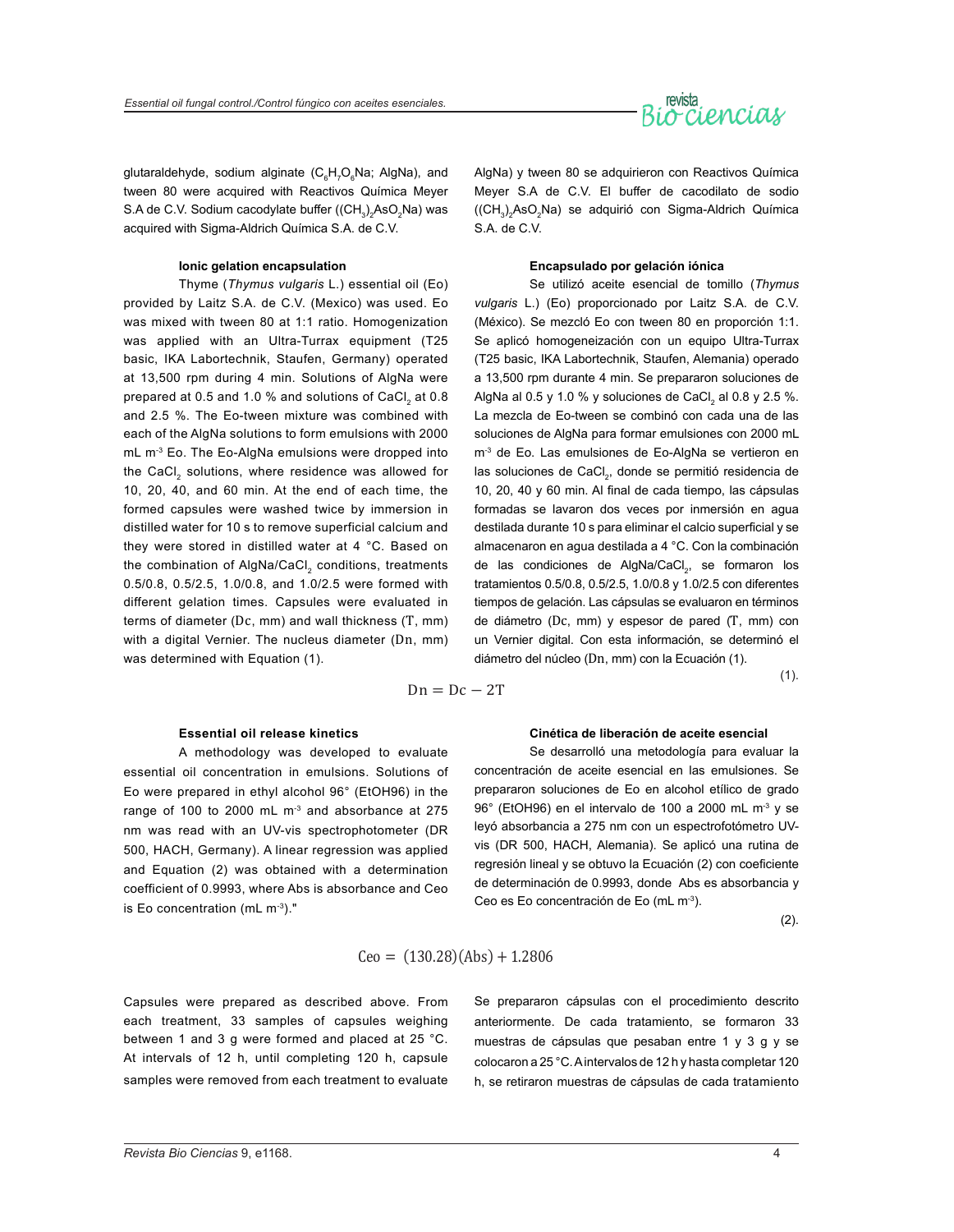

Eo content. Each sample was ground in the Ultra Turrax equipment for 5 min at 13,500 rpm in 40 mL EtOH96. The system was allowed to settle, the liquid absorbance was measured at 275 nm, the concentration of Eo was quantified with Equation (2), and the volume of Eo  $(V_{\infty}, m^3)$  was evaluated with Equation (3), which was divided by the initial mass of capsules (m $_{\rm c}$ , kg) to obtain a nominal concentration  $(C_{\text{nom}}, m^3 \text{ kg}^{-1})$  for each time (Equation 4).

para evaluar el contenido de Eo. Cada muestra fue molida con equipo Ultra Turrax durante 5 min a 13,500 rpm en 40 mL de EtOH96. Se dejó sedimentar el sistema, se midió la absorbancia del líquido a 275 nm, se cuantificó la concentración de Eo con la Ecuación (2) y se evaluó el volumen de Eo ( $V_{\text{eq}}$ , m<sup>3</sup>) con la Ecuación (3), que se dividió por la masa inicial de cápsulas (m $_{\rm c}$ , kg) para obtener una concentración nominal ( $C_{nom}$ , m<sup>3</sup> kg-1) para cada tiempo (Ecuación 4).

(3).

$$
(\mathbf{V}_{\rm eo}) = \text{Ceo}/(25 \times 10^9)
$$
  
\n
$$
\mathbf{C}_{\rm nom} = \mathbf{V}_{\rm eo}/\mathbf{m}_{\rm c}
$$
 (4)

Data were fitted to Equation (5) using the software Sigma Plot (SPSS Inc., 2000) and the resulting model was derived with respect to time (Equation 6), where k<sub>1</sub> (m $^3$  kg<sup>-1</sup>), k<sub>2</sub> (m $^3$ kg<sup>-1</sup>), and k $_3^{\phantom i}$  (s<sup>-1</sup>) are regression constants, t is time (s) and dC $_{\sf nom}$ /dt is essential oil release rate (m $^3$  s<sup>-1</sup>).

Los datos se ajustaron a la Ecuación (5) utilizando el software Sigma Plot (SPSS Inc., 2000) y el modelo resultante se derivó con respecto al tiempo (Ecuación 6), donde  $k_1$  (m $3$  kg $1$ ),  $k_2$  (m $3$ kg<sup>-1</sup>) y k $_3$  (s<sup>-1</sup>) son constantes de regresión, t es el tiempo (s) y d $\mathsf{C}_{\mathsf{nom}}/\mathsf{dt}\;$  es tasa de liberación de aceite esencial (m $^3$  s $^{\text{-}1}).$ 

$$
C_{\text{nom}} = k_1 + k_2 [1 - \exp(-k_3(t))]
$$
\n<sup>(5)</sup>

$$
\frac{dC_{\text{nom}}}{dt} = k_2 k_3 \exp(-k_3 t) \tag{6}
$$

A container of volume  $\mathsf{V}_{_{\mathsf{F}}}$  (m $^3$ ) was considered with a mass of capsules (m $_{\rm c}$ , kg) inside. A transient mass balance for essential oil took the form of Equation (7), where  $(\check{\text{m}}_{_{\text{eo}}})_{_{\text{i}}}$  and  $(\check{\text{m}}_{_{\text{eo}}})_{_{\text{o}}}$  are input and output mass flows (kg s-1) of essential oil to the recipient headspace (Hs).

Se consideró un recipiente de volumen  $V_r$  (m<sup>3</sup>) con una masa de cápsulas (m<sub>c</sub>, kg) en su interior. Un balance transitorio de masa para el aceite esencial tomó la forma de la Ecuación (7), donde (ṁ<sub>eo</sub>)<sub>i</sub> y (ṁ<sub>eo</sub>)<sub>o</sub> son flujos másicos de entrada y salida (kg s<sup>-1</sup>), respectivamente, de aceite esencial al espacio de cabeza del recipiente (Hs).

$$
(\dot{m}_{eo})_i - (\dot{m}_{eo})_o = \frac{d(m_{eo})_r}{dt}
$$

Container hermetic conditions were accepted, which allowed the output flow to be considered null  $\rm\,$  [(m $_{\rm{eo}}$ ) $_{\rm{o}}$  = 0]. Equation (8) was obtained by dividing Equation (7) by the density of the essential oil (p $_{\rm{eo}}$ , kg m $^{\rm{3)}}$ , where (m $_{\rm{eo}}$ ), is mass of essential oil in Hs (kg) and ( $\dot{\mathsf{V}}_\mathsf{eo}$ ) $_\mathsf{i}\,$  is essential oil input flow (m $^3$  s $^{\text{-1}}$ ).

Se aceptaron condiciones herméticas en el contenedor, lo que permitió tener nulo caudal de salida  $[(\dot{m}_{e})_e = 0]$ . La Ecuación (8) se obtuvo dividiendo la Ecuación (7) por la densidad del aceite esencial (ρ<sub>eo</sub>, kg m<sup>.</sup>3), donde (ṁ<sub>eo</sub>)<sub>r</sub> es la masa de aceite esencial en Hs del recipiente (kg) y  $\,({\sf V}_{\sf eo})_{\sf i}\, {\sf es}$ el flujo de entrada de aceite esencial (m<sup>3</sup> s<sup>-1</sup>).

$$
(\dot{V}_{eo})_i = \frac{(\dot{m}_{eo})_i}{\rho_{eo}} = \frac{d(\frac{m_{eo}}{\rho_{eo}})_r}{dt}
$$
\n(8)

The right side of Equation (8) describes the variation of the essential oil volume inside the recipient (Equation 9) and, after the division of both sides by the container volume Equation (10) was obtained, where  $(V_{\epsilon_0})$ ,  $(m^3)$ 

El lado derecho de la Ecuación (8) describe la variación del volumen de aceite esencial dentro del recipiente (Ecuación 9) y, después de dividir ambos lados por el volumen del recipiente  $(V<sub>r</sub>)$  se obtuvo la Ecuación (10), donde  $(V<sub>eo</sub>)<sub>r</sub>$  (m<sup>3</sup>) se obtuvo

 $(7)$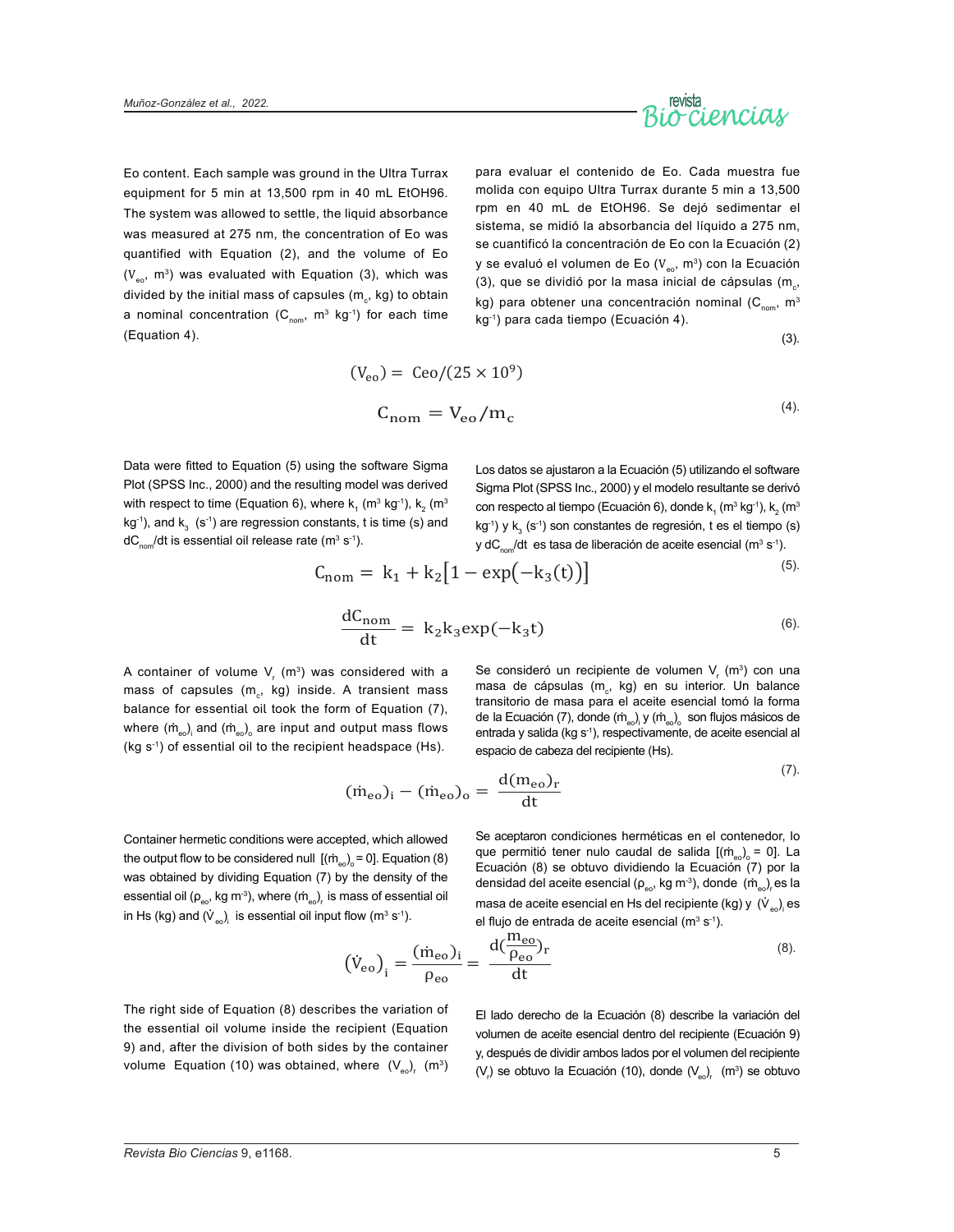was obtained as  $\rm\,(m_{_{eo}}/\rm p_{_{eo}})_{_{r}}$  and  $\rm\,X_{_{eo}}$  is essential oil concentration in headspace (volume fraction).

como  $(m_{\text{e}}/p_{\text{e}})$ , y  $X_{\text{e}}$  es la concentración de aceite esencial en el espacio de cabeza (fracción de volumen).

$$
(\dot{V}_{eo})_i = \frac{d(V_{eo})_r}{dt}
$$
\n(9)

$$
\frac{(\dot{V}_{eo})_i}{V_r} = \frac{d(V_{eo}/V_r)_r}{dt} \rightarrow \frac{(\dot{V}_{eo})_i}{V_r} = \frac{d(x_{eo})_r}{dt}
$$
\n(10)

The essential oil that was incorporated into the headspace came from capsules placed in the container. Thus, the product of essential oil concentration change of capsules and the mass of capsules  $\sf (m_{_{\rm c}}\sf)$  placed in the container described the magnitude of the input flow of essential oil ( $\dot{\mathsf{V}}_{\mathsf{eo}}$ ), as shown by Equation (11), where the negative sign indicates that the loss of essential oil in the capsules constitutes gain in the headspace.

El aceite esencial que se incorporó al espacio de cabeza provino de cápsulas colocadas en el recipiente. Así, el producto del cambio de concentración de aceite esencial de las cápsulas y la masa de las cápsulas  $\,({\sf m_{\rm c}})\,$  colocadas en el recipiente describió la magnitud del flujo de entrada de aceite esencial ( $\dot{\mathsf{V}}_{\mathsf{eo}}$ ), como se muestra en la Ecuación (11), donde el signo negativo indica que la pérdida de aceite esencial en las cápsulas constituye una ganancia en el espacio de cabeza.

$$
\left(\dot{V}_{eo}\right)_i = m_c \left(-\frac{dC_{nom}}{dt}\right) \tag{11}
$$

The substitution of Equation (11) into Equation (10) resulted in Equation (12) and the consideration of Equation (6) in Equation (12) resulted in Equation (13), which constituted the transient mass balance of the essential oil in the container headspace over time, where d(x $_{\rm{eo}}$ ),/dt is the variation of essential oil concentration inside the container (mL  $m<sup>-3</sup>$  s<sup>-1</sup>) and the constant 106 is a unit's conversion factor.

La sustitución de la Ecuación (11) en la Ecuación (10) resultó en la Ecuación (12). Asimismo, la consideración de la Ecuación (6) en la Ecuación (12) resultó en la Ecuación (13), que constituyó el balance de masa transitorio del aceite esencial en el espacio de cabeza del contenedor a lo largo del tiempo, donde d(x<sub>eo</sub>)/dt es la variación de la concentración de aceite esencial dentro del contenedor (mL  $m<sup>3</sup>$  s<sup>-1</sup>) y la constante 106 es un factor de conversión de unidades.

$$
\left(\frac{m_c}{V_r}\right)\left(-\frac{dC_{\text{nom}}}{dt}\right) = \frac{d\left(x_{\text{eo}}\right)_r}{dt} \tag{12}
$$

$$
\frac{d(x_{eo})_r}{dt} = (10^6) \left(\frac{m_c}{V_r}\right) \left[-k_2 \, k_3 \, \exp(-k_3 \, t)\right] \tag{13}
$$

Equation (13) was solved with the Fourth Order Runge-Kutta method (Burden & Faires, 2010) and results were fitted to models with the form of Equation (14) to facilitate the analysis, where  $k_4$  (mL m<sup>-3</sup>) and  $k_5$  (s<sup>-1</sup>) are regression constants, and  $x_{\text{eo}}$  is essential oil concentration (mL  $m<sup>-3</sup>$ ). Values of k<sub>4</sub> and k<sub>5</sub> were subjected to analysis of variance and treatment means comparison routines with the Tukey test, with a significance level of 0.05.

La Ecuación (13) se resolvió con el método de Runge-Kutta de cuarto orden (Burden & Faires, 2010) y los resultados se ajustaron a modelos con la forma de la Ecuación (14) para facilitar el análisis, donde  $k<sub>a</sub>$  (mL  $m^{-3}$ ) y k<sub>5</sub> (s<sup>-1</sup>) son constantes de regresión y x<sub>eo</sub> es la concentración de aceite esencial (mL m<sup>-3</sup>). Los valores de  $k_4$  y  $k_5$  fueron sometidos a análisis de varianza y rutinas de comparación de medias de tratamiento con la prueba de Tukey, con nivel de significancia de 0.05.

$$
x_{e0} = k_4 [1 - \exp(-k_5 t)]
$$

 $(14)$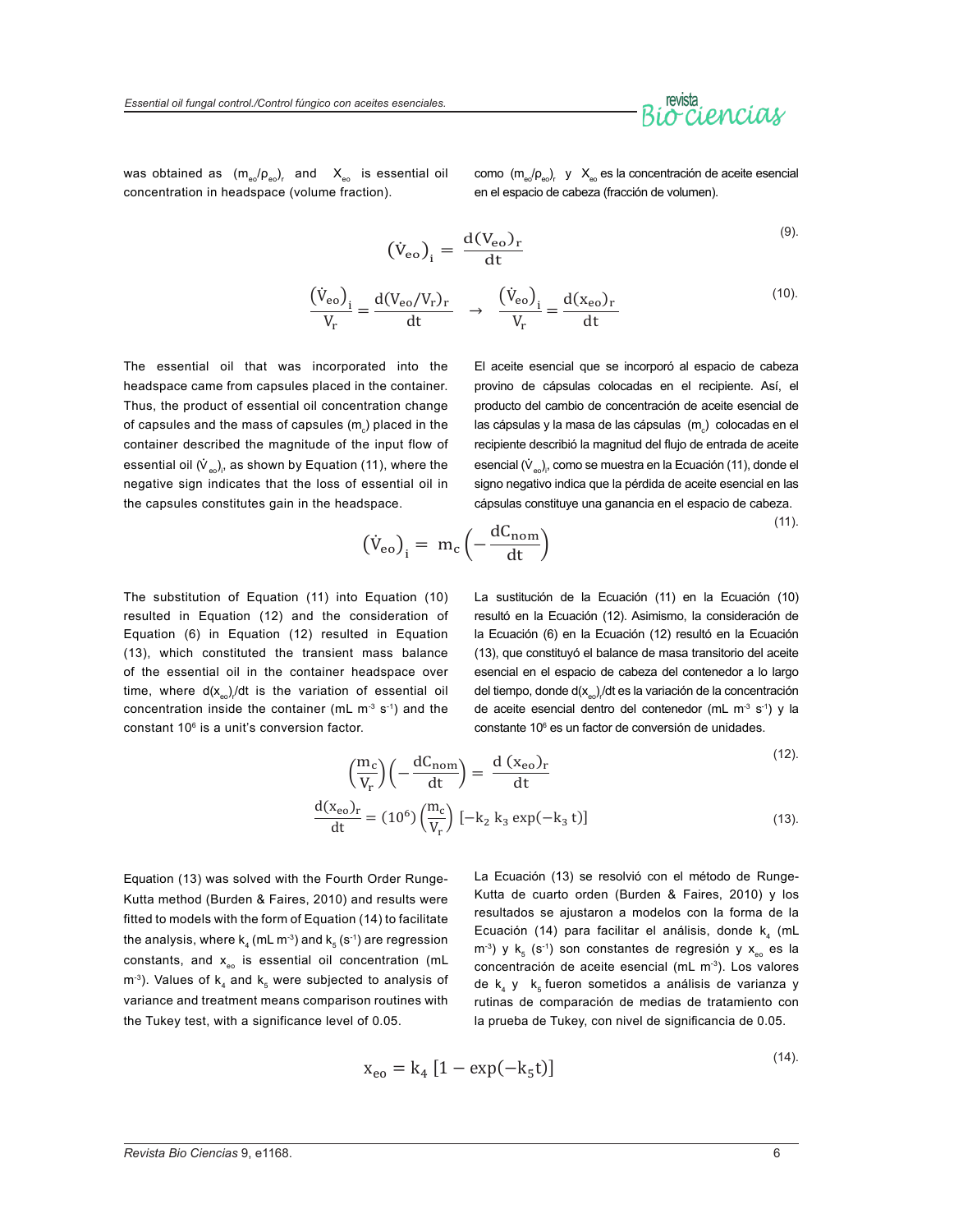

#### **Encapsulation efficiency**

AlgNa/CaCl $_{\textrm{\tiny{2}}}$  treatments corresponding to 0.5/0.8 and 1.0/0.8 were selected to evaluate the encapsulation efficiency. Samples of capsules of 1 g were crushed in the Ultra-Turrax equipment for 5 min at 13,500 rpm and mixed with 40 mL EtOH96. After settling, absorbance was measured at 275 nm in the liquid with an UV-vis spectrophotometer (DR 500, HACH, Germany) and the theoretical concentration of essential oil (Ct) was determined with Equation (2). A second set of capsules weighing 1 g was sampled and rapidly washed in 40 mL EtOH96, but without trituration. Absorbance was measured and the superficial oil concentration (Cs) was evaluated. The encapsulation efficiency (η, %) was evaluated with Equation (15).

#### **Eficiencia de encapsulado**

Se seleccionaron tratamientos AlgNa/CaCl. correspondientes a 0.5/0.8 y 1.0/0.8 para evaluar la eficiencia de encapsulado. Se trituraron muestras de cápsulas de 1 g en el equipo Ultra-Turrax durante 5 min a 13,500 rpm y se mezclaron con 40 mL de EtOH96. Después de la sedimentación, se midió la absorbancia a 275 nm en el líquido con un espectrofotómetro UV-vis (DR 500, HACH, Alemania) y se determinó la concentración teórica de aceite esencial (Ct) con la Ecuación (2). Se formó un segundo conjunto de cápsulas con peso de 1 g y se lavó rápidamente en 40 mL de EtOH96, pero sin trituración. Se midió la absorbancia y se evaluó la concentración superficial de aceite esencial (Cs). La eficiencia de encapsulación (η, %) se evaluó con la Ecuación (15).

$$
\eta = \frac{Ct - Cs}{Ct} \times 100
$$
\n(15)

#### **Microscopic structure**

The structure of capsules was observed using a Jeol Scanning Electron Microscope (JMS-035; Jeol Ltd., Akishima, Japan). Capsules were fixed with 3 % glutaraldehyde in 0.1 M cacodylate buffer for 24 h. The liquid was withdrawn and two additional washes with cacodylate buffer were carried out. Then, gradual dehydration was carried out with sequential washes in ethanol between 30 and 100 %. Drying at critical point was performed, a gold coating was applied, and samples were observed in the scanning electron microscope at 15,000x.

#### **Evaluation of fungal inhibition**

Orange fruits with fungal development were obtained from a local market. The contaminating fungus was sampled, incubated in Petri dishes with potato-dextroseagar (PDA) culture medium, and observed with an optical microscope to identify the species that were present. The fungus *Penicillium digitatum* was selected as a working model. Samples of such fungus were placed in immersion in 1 L of sterilized distilled water and successive dilutions were made up to 10<sup>-5</sup>. PDA culture media were prepared in Petri dishes and these were inoculated at the center with the microbial dilution with bacteriological loop. The plates were individually placed in closed 1 L containers. The AlgNa/CaCl<sub>2</sub> treatment corresponding to 1.0/0.8 with immersion of 10 min was used to conduct fungal inhibition tests. Samples of 1.0, 1.5, or 2.0 g were placed in felt bags inside the containers, together with the Petri dishes. A Control treatment was established with Petri dishes not exposed to the essential oil. Fungal growth was observed on the plates for five days.

#### **Estructura microscópica**

La estructura de las cápsulas se observó usando un microscopio electrónico de barrido Jeol (JMS-035; Jeol Ltd., Akishima, Japón). Las cápsulas se fijaron con glutaraldehído al 3 % en buffer de cacodilato 0.1 M durante 24 h. Se extrajo el líquido y se llevaron a cabo dos lavados adicionales con buffer de cacodilato. Luego, se realizó una deshidratación gradual con lavados secuenciales en etanol entre 30 y 100 %. Se realizó un secado en el punto crítico, se aplicó una capa de oro y las muestras se observaron en el microscopio electrónico de barrido a 15,000x.

#### **Evaluación de inhibición fúngica**

Se obtuvieron frutos de naranja con desarrollo fúngico en un mercado local. Se muestreó el hongo contaminante, se incubó en placas de Petri con medio de cultivo papa-dextrosa-agar (PDA) y se observó con un microscopio óptico para identificar las especies presentes. El hongo *Penicillium digitatum* fue seleccionado como modelo de trabajo. Muestras de dicho hongo se colocaron en inmersión en 1 L de agua destilada esterilizada y se realizaron sucesivas diluciones hasta 10<sup>-5</sup>. Se prepararon medios de cultivo PDA en placas de Petri y se inocularon en el centro con la dilución microbiana mediante asa bacteriológica. Las placas se colocaron individualmente en recipientes cerrados de 1 L. Se utilizó el tratamiento AlgNa/CaCl<sub>2</sub> correspondiente a 1.0/0.8 con inmersión de 10 min para realizar las pruebas de inhibición fúngica. Se colocaron muestras de 1.0, 1.5 ó 2.0 g en bolsas de fieltro dentro de los contenedores, junto con las placas de Petri. Se estableció un tratamiento Control con placas de Petri no expuestas al aceite esencial. Se observó crecimiento de hongos en las placas durante cinco días.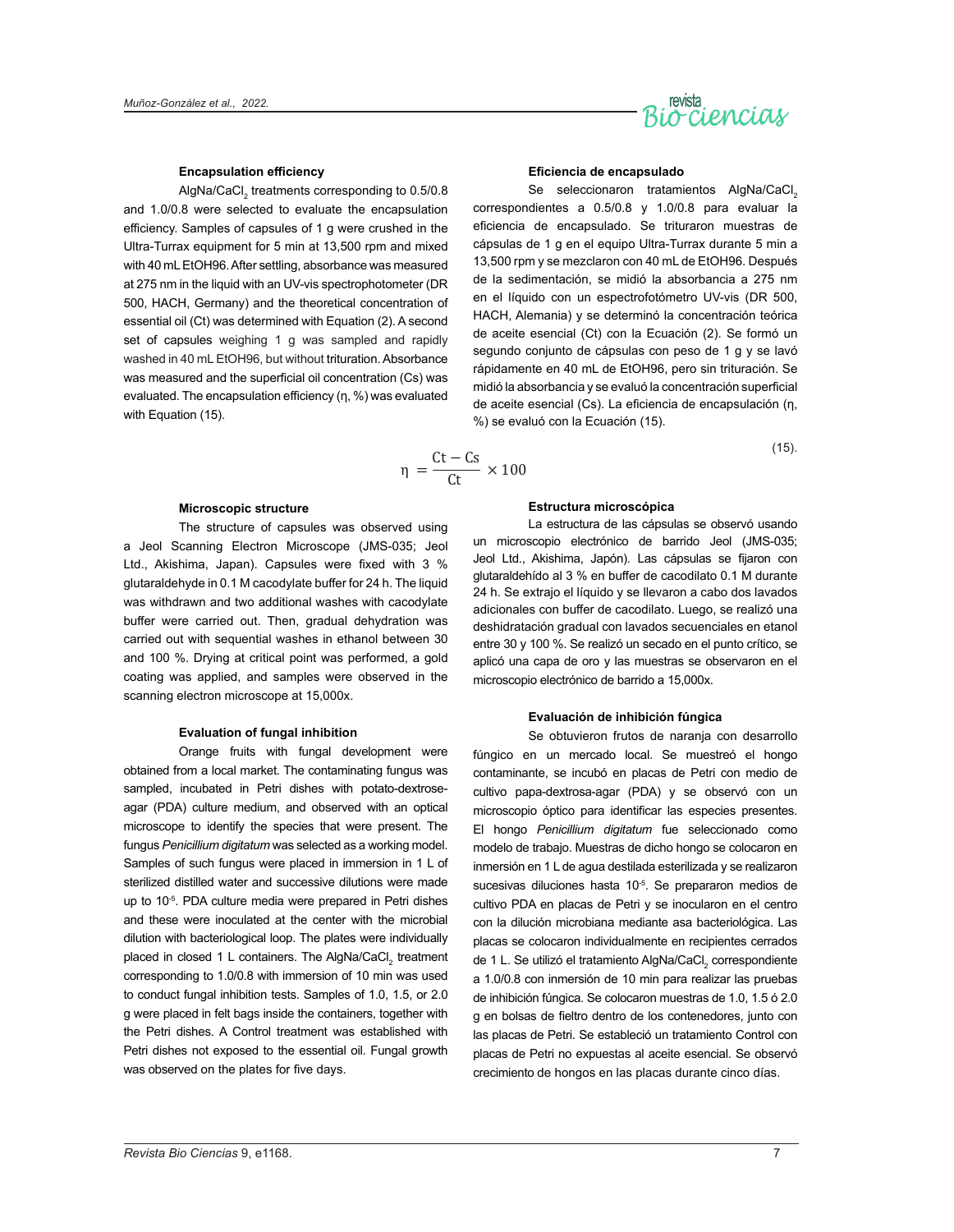

#### **Data analysis**

Behaviors of the essential oil encapsulation and release kinetics were evaluated considering three variation factors: the concentration of sodium alginate, with two levels (0.5 and 1.0 %), the concentration of calcium chloride, with two levels (0.8 and 2.5 %), and the immersion time in the solutions, with four levels (10, 20, 40, and 60 min). Data were subjected to analysis of variance, complemented with mean comparison routines applied with the Tukey's test, performed with a significance level of 0.5. All evaluations were carried out in triplicate.

#### **Results and Discussion**

#### **Physical characteristics of capsules**

Capsules of thyme essential oil were formed through ionic gelation with AlgNa and CaCl<sub>2</sub>. Chains of D-mannuronic and L-guluronic acids interacted with calcium ions and formed a gel with a reticular structure (Ching *et al.*, 2017). When the AlgNa-Eo emulsion fell into the CaCl<sub>2</sub> solution, there was instantaneous gelation at the interface, which allowed the encapsulation of the Eo. Over time, the calcium ions diffused into each droplet and interacted with the AlgNa (Lee & Mooney, 2012). Gelation occurred by a cooperative union of calcium ions with residues of guluronic acid involving their dimerization. With the addition of calcium, the alignment of two opposite chains of guluronic acid with a hydrophilic cavity was induced and favored the union with calcium ions using oxygen atoms of the carboxylic groups, resulting in egg-box structures (Ching *et al.*, 2017). Scanning electron microscope observation showed several layers of alginate from the outside to the inside, which was not very evident with low gelation times, but it was very noticeable with longer times

#### **Análisis de datos**

Se evaluó el comportamiento de las cinéticas de encapsulado y liberación del aceite esencial considerando tres factores de variación: la concentración de alginato de sodio, con dos niveles (0.5 y 1.0 %), la concentración de cloruro de calcio, con dos niveles (0.8 y 2.5 %), y el tiempo de inmersión en las soluciones, con cuatro niveles (10, 20, 40 y 60 min). Los datos fueron sometidos a análisis de varianza, complementado con rutinas de comparación de medias aplicadas con la prueba de Tukey, realizada con un nivel de significancia de 0.5. Todas las evaluaciones se realizaron por triplicado.

#### **Resultados y discusión**

#### **Características físicas de cápsulas**

Se formaron cápsulas de aceite esencial de tomillo mediante gelación iónica con AlgNa y CaCl<sub>2</sub>. En este proceso, las cadenas de los ácidos D-manurónico y L-gulurónico interactuaron con iones de calcio y formaron un gel con estructura reticular (Ching *et al.*, 2017). Cuando la emulsión de AlgNa-Eo cayó en la solución de CaCl<sub>2</sub>, hubo una gelación instantánea en la interfase, lo que permitió el encapsulado del Eo. Con el tiempo, los iones de calcio se difundieron en cada gota e interactuaron con el AlgNa (Lee & Mooney, 2012). La gelación se produjo por la unión cooperativa de iones de calcio con residuos de ácido gulurónico que implican su dimerización. Con la adición de calcio, se indujo el alineamiento de dos cadenas opuestas de ácido gulurónico con una cavidad hidrofílica y se favoreció la unión con iones calcio utilizando átomos de oxígeno de los grupos carboxílicos, dando como resultado estructuras de caja de huevos (Ching *et al.*, 2017). La observación a través del microscopio electrónico de barrido mostró varias capas de alginato desde el exterior hacia el interior, lo cual fue poco evidente con tiempos de gelación bajos, pero muy notorio con tiempos más largos (Figura 1).



**Figure 1. Structure of capsules obtained with ionic gelation from sodium alginate and calcium chloride solutions, with residence times in the calcium solution of 10 (left) and 20 min (right).**

**Figura 1. Estructura de cápsulas obtenidas con gelación iónica a partir de soluciones de alginato de sodio y cloruro de calcio, con tiempos de residencia en la solución de calcio de 10 (izquierda) y 20 min (derecha).**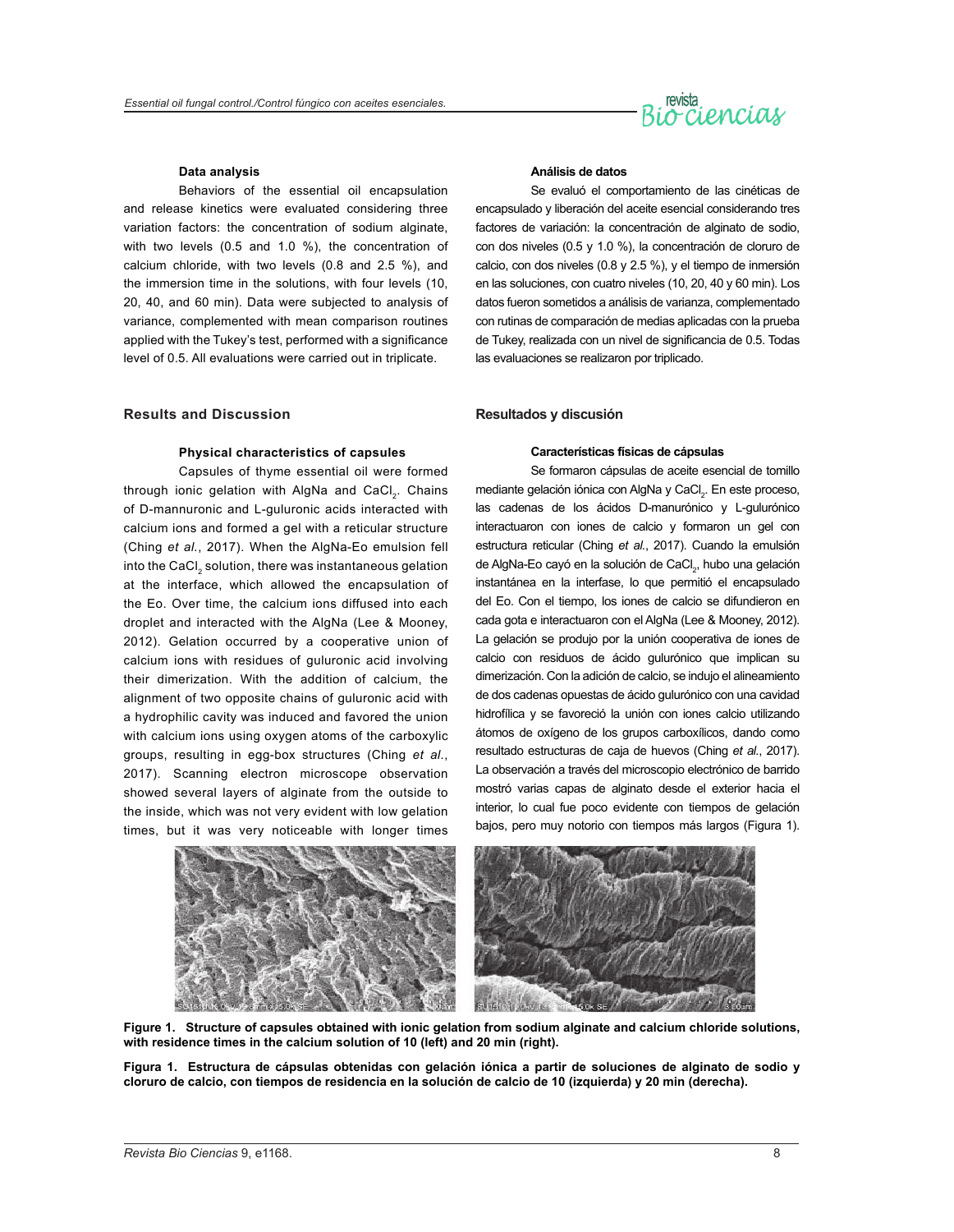

(Figure 1). Consistent with the report of Bušić *et al.* (2018), high porosity was found.

En forma congruente con el reporte de Bušić *et al.* (2018), se encontró una alta porosidad.

The capsules had a diameter in the range of 2.16 to 2.81 mm, similarly to that obtained by Aceval *et al.* (2019). Likewise, they had thickness between 0.20 and 0.46 mm and both dimensions were affected by the composition of the gelation system and by the residence time in the CaCl<sub>2</sub> solution (Figure 2). The increase in AlgNa favored larger encapsulation diameters. Due to the polymeric nature of such compound, the increase in concentration Las cápsulas tuvieron diámetro en el rango de 2.16 a 2.81 mm, en forma similar a lo obtenido por Aceval *et al.* (2019). Asimismo, tuvieron espesores entre 0.20 y 0.46 mm y ambas dimensiones se vieron afectadas por la composición del sistema de gelación y por el tiempo de residencia en la solución de CaCl<sub>2</sub> (Figura 2). El aumento de AlgNa favoreció diámetros de encapsulado más grandes. Debido a la naturaleza polimérica de este compuesto,



**Figure 2. Dimensions of capsules prepared through ionic gelation.** Equal capital letters indicate nonsignificant difference between means at the same time. Equal lowercase letters indicate non-significant difference between means within a treatment. Error bars indicate standard deviations.

**Figura 2. Dimensiones de cápsulas preparadas por gelación iónica.** Letras mayúsculas iguales indican diferencia no significativa entre medias del mismo tiempo. Letras minúsculas iguales indican diferencia no significativa entre medias dentro de un mismo tratamiento. Las barras de error indican desviaciones estándar.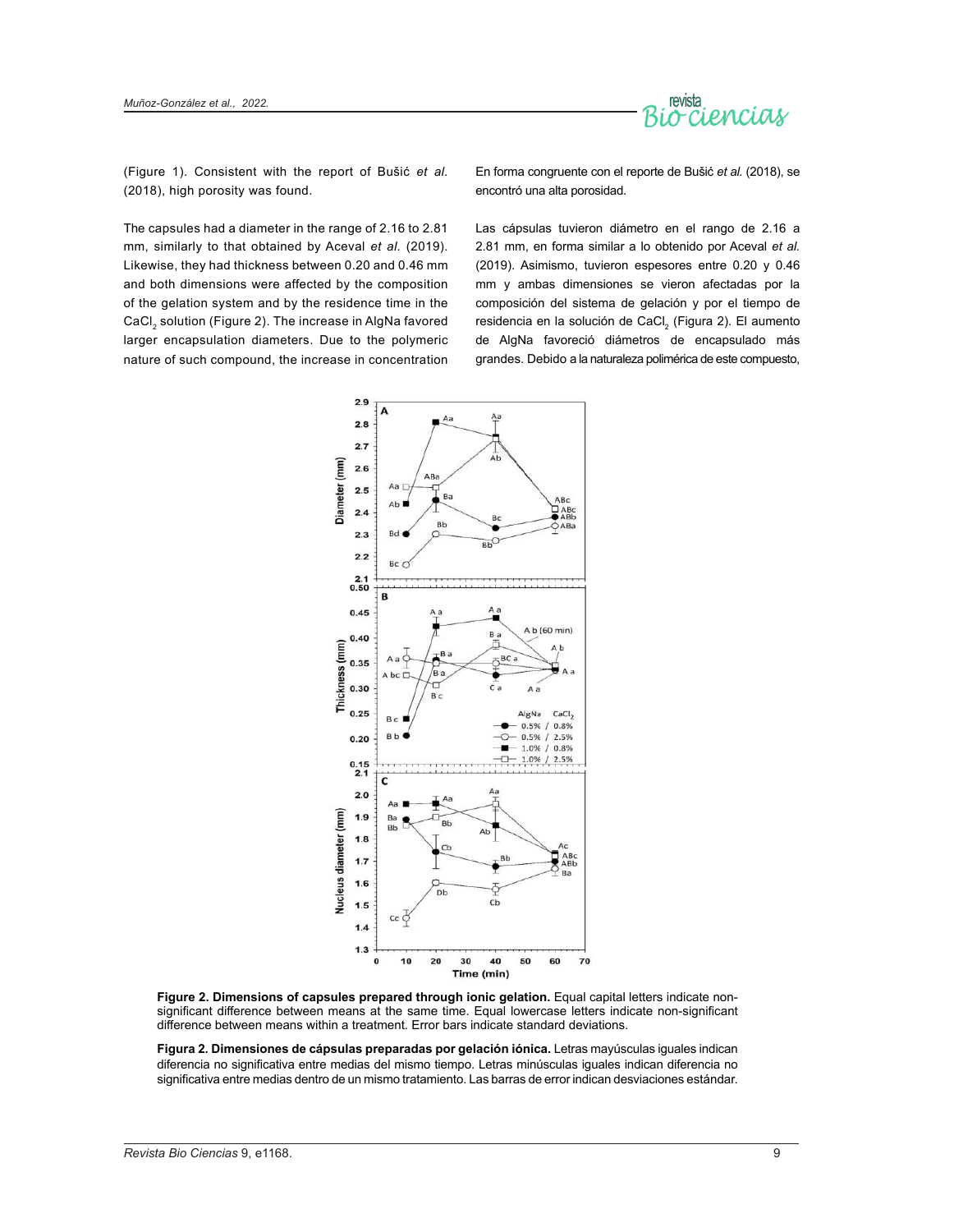# revista<br>Occiencias

caused higher viscosity, which caused a larger droplet size at the outlet of the dosing elements. Likewise, the capsule diameter tended to increase with higher concentration of CaCl<sub>2</sub>, but the contrast was significant only with residence times greater than 10 min.

Although gelation occurs instantaneously, the calcium ions diffuse inwards as time passed, causing a larger capsule size (Ching *et al.*, 2017). However, the time in the calcium solution affected the diameter of capsules in different manner. With 0.5 % AlgNa, the diameter remained in the range of 2.16 to 2.45 mm and, although with immersion of 20 min values were higher, the contrast was considered moderate.

With 1.0 % of AlgNa, the residence time caused increase in diameter with the transition from 10 to 20-40 min of immersion, but a reduction in size was observed with 60 min. With long residence times, the capsules reached a homogeneous size, independently of the composition, with an average value of 2.39  $(\pm 0.04)$  mm at 60 min and, although the contrast with respect to 10-min immersion was significant ( $p \le 0.05$ ), the difference only varied within 2.55-5.67 %.

In the case of thickness, encapsulation with 2.5 % CaCl<sub>2</sub> caused values of  $0.34$  ( $\pm$  0.03) mm, with no significant difference between different times, which suggested that, from the first contact of AlgNa with calcium ions, the gel membrane properties were not affected by additional residence times. On the other hand, with 0.8 % CaCl<sub>2</sub>, the thickness varied within 0.20-0.24 mm with 10 min immersion and between 0.35 and 0.44 mm with times of 20-40 min.

The procedure used corresponded to a direct gelation and the thickness of the membrane capsule is proportional to the reaction time in the calcium bath (Caporaso & Formisano, 2016), so the development of the capsule must be stopped by removing the spheres from the solution. Although this coincided with the systems with 0.8 % CaCl<sub>2</sub>, it was not observed with 2.5 % concentration. However, similarly to the diameter, with a time of 60 min, the thickness tended to a homogeneous value of  $0.34$  ( $\pm$  0.01) mm in all systems, without significant difference between them (Figure 2B).

The time of 60 min was the longest period evaluated at work. As time passes, the porosity of the capsular membrane decreases due to a greater polymer crosslinking el aumento de concentración provocó mayor viscosidad, lo que provocó un tamaño de gota mayor en la salida de los elementos dosificadores. Asimismo, con mayor concentración de CaCl<sub>2</sub>, el diámetro de cápsula tendió a aumentar, pero el contraste fue significativo sólo con tiempos de residencia superiores a 10 min.

Aunque la gelación ocurre instantáneamente, los iones de calcio se difunden hacia adentro a medida que pasa el tiempo, lo que provoca un tamaño de cápsula más grande (Ching *et al.*, 2017). Sin embargo, el tiempo en la solución de calcio afectó al diámetro de las cápsulas de diferente manera. Con 0.5 % de AlgNa, el diámetro se mantuvo en el rango de 2.16 a 2.45 mm y, aunque con inmersión de 20 min los valores fueron mayores, el contraste se consideró moderado.

Con 1.0 % de AlgNa, el tiempo de residencia provocó un aumento de diámetro con la transición de 10 a 20-40 min de inmersión, pero se observó una reducción de tamaño con 60 min. Con tiempos de residencia prolongados, las cápsulas alcanzaron un tamaño homogéneo independientemente de la composición, con valor medio de 2.39 (±0.04) mm a los 60 min y, aunque el contraste con respecto a la inmersión de 10 min fue significativo (*p* ≤ 0.05), la diferencia sólo varió entre 2.55 y 5.67 %.

En el caso del espesor, el encapsulado con CaCl<sub>2</sub> al 2.5 % provocó valores de 0.34 (±0.03) mm, sin diferencia significativa entre diferentes tiempos, lo cual sugirió que, desde el primer contacto del AlgNa con iones calcio, las propiedades de la membrana del gel no se vieron afectadas por tiempos de residencia adicionales. Por otro lado, con CaCl<sub>2</sub> al 0.8 %, el espesor varió entre 0.20 y 0.24 mm con 10 min de inmersión y entre 0.35 y 0.44 mm con tiempos de 20-40 min.

El procedimiento utilizado correspondió a una gelación directa, donde el espesor de la membrana de la cápsula es proporcional al tiempo de reacción en el baño de calcio (Caporaso & Formisano, 2016), por lo que se debe detener el desarrollo de las cápsulas retirando las esferas de la solución. Aunque esto coincidió con los sistemas con 0.8 % de CaCl<sub>2</sub>, no se observó con una concentración de 2.5 %. Sin embargo, de manera similar al diámetro, con un tiempo de 60 min, el espesor tendió a un valor homogéneo de 0.34 (±0.01) mm en todos los sistemas, sin diferencia significativa entre ellos (Figura 2B).

El tiempo de 60 min fue el período más largo evaluado en el trabajo. A medida que pasó el tiempo, la porosidad de la membrana capsular disminuye debido a una mayor reticulación del polímero con los iones calcio, lo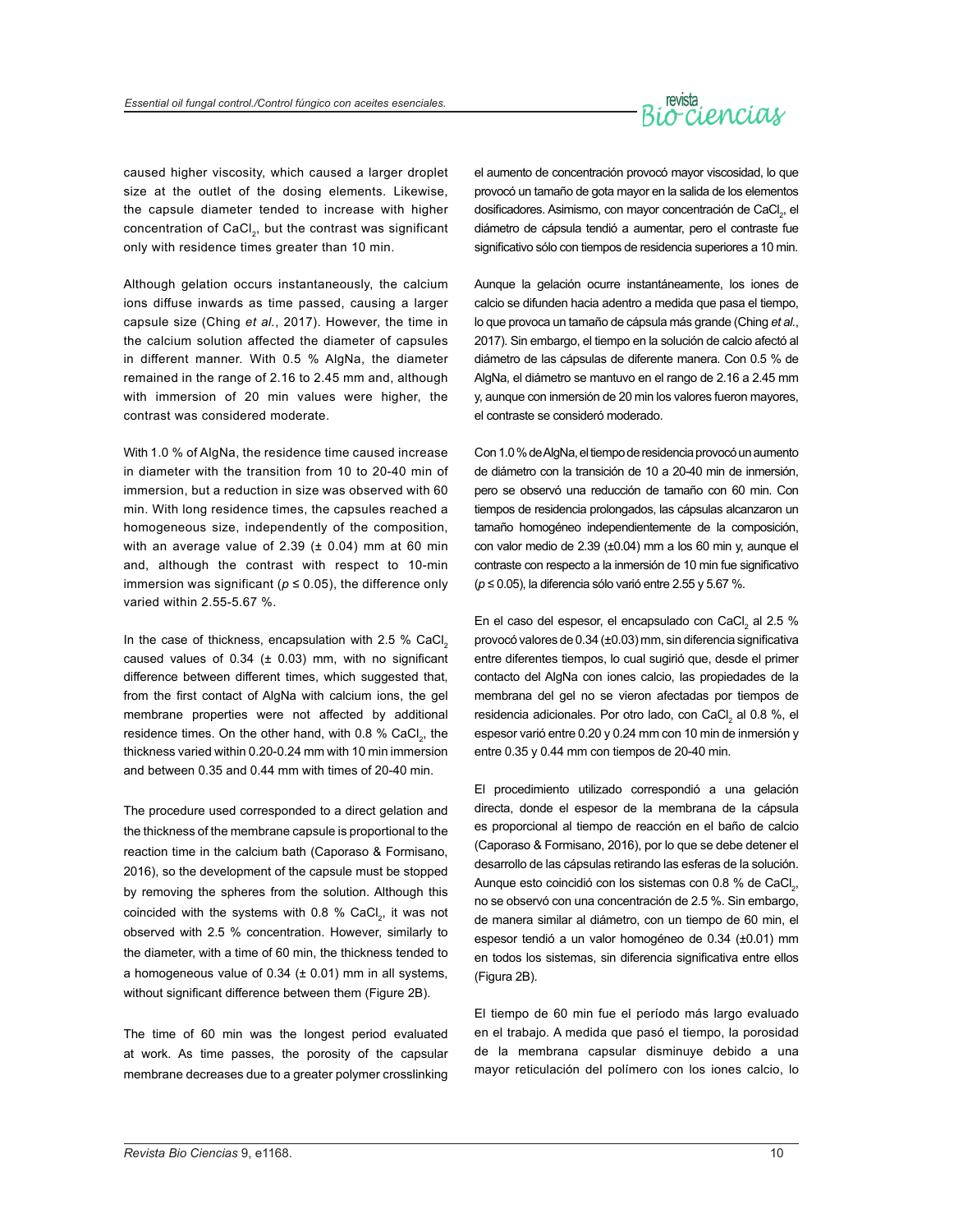

with calcium ions, which might have caused contraction and even matrix dehydration due to the expulsion of water.

The behavior with  $0.8$  % CaCl, suggested that, depending on composition, it is feasible to control the diameter and the thickness of capsules. Based on this result, mixtures with that concentration of CaCl, were selected to evaluate the behavior of the encapsulation systems. However, as the capsule structure is not rigid and changes with the interaction between ions, a more stable state is reached as time advances, ceasing the dependency to the system composition.

On the other hand, the amount of trapped oil is determined by the dimensions of the capsule core. The Dn lowest values were found in the 0.5/2.5 AlgNa/CaCl system, followed, in ascending order, by that of 0.5/0.8, and finally by those of 1.0/2.5 and 1.0/0.8 systems (Figure 2C). This suggested that the concentration of sodium alginate, acting as a wall component, determined the amount of encapsulated oil. The highest contents of essential oil were obtained in the 1.0/0.8-AlgNa/CaCl. system, with immersion time of 10 min derived of a small thickness in a moderate diameter, and with 20 min, which was associated with large thickness in a large diameter capsule.

que podría haber provocado la contracción e incluso la deshidratación de la matriz por expulsión de agua.

El comportamiento con CaCl $_2$  al 0.8 % sugirió que, dependiendo de la composición, es factible controlar el diámetro y el espesor de las cápsulas. Con base en este resultado, se seleccionaron mezclas con esa concentración de CaCl $_2$  para evaluar el comportamiento de los sistemas de encapsulado de aceites esenciales. Sin embargo, como la estructura de la cápsula no es rígida y cambia con la interacción entre iones, se alcanza un estado más estable a medida que avanza el tiempo, dejando de depender de la composición del sistema.

Por otro lado, la cantidad de aceite atrapado está determinada por las dimensiones del núcleo de la cápsula. Los valores más bajos de Dn se encontraron en el sistema 0.5/2.5 AlgNa/CaCl<sub>3</sub>, seguido en orden ascendente por los del sistema 0.5/0.8 y, finalmente, por los de los sistetración de alginato de sodio, actuando como componente de la pared, determinó la cantidad de aceite encapsulado. Los mayores contenidos de aceite esencial se obtuvieron en el sistema 1.0/0.8-AlgNa/CaCl<sub>2</sub>, con un tiempo de inmersión de 10 min derivado de un espesor pequeño en un diámetro moderado, y también con 20 min, lo que se asoció con un espesor grande en un diámetro grande de la cápsula.

| Table 1.                                                                                  |  |
|-------------------------------------------------------------------------------------------|--|
| Encapsulation efficiency through ionic gelation based on sodium alginate at 0.5 and 1.0 % |  |
| and CaCl, at 0.8 % with different residence times in the calcium solution.                |  |
| Tabla 1.                                                                                  |  |

**Eficiencia de encapsulado por gelación iónica a base de alginato de sodio al 0.5 y 1.0 % y CaCl<sup>2</sup> al 0.8 % con diferentes tiempos de residencia en la solución de calcio.**

| System<br>AlgNa/CaCl <sub>2</sub> | $t$ (min) | $\eta$ (%)                   | System<br>AlgNa/CaCl <sub>2</sub> | $t$ (min) | $\eta$ (%)                    |
|-----------------------------------|-----------|------------------------------|-----------------------------------|-----------|-------------------------------|
| $0.5\% / 0.8\%$                   | 10        | 92.95 <sup>b</sup><br>(2.16) | 1.0 %/0.8 %                       | 10        | $94.01^{ab}$<br>(1.89)        |
|                                   | 20        | 88.23 <sup>d</sup><br>(1.64) |                                   | 20        | 90.13 <sup>cd</sup><br>(2.08) |
|                                   | 40        | $90.71$ °<br>(1.95)          |                                   | 40        | 92.29 <sup>cd</sup><br>(1.56) |
|                                   | 60        | $93.67^{ab}$<br>(2.01)       |                                   | 60        | 95.18 <sup>a</sup><br>(1.85)  |
| <b>HSD</b>                        |           |                              | 2.12                              |           |                               |

The symbols t and η indicate the residence time in the calcium solution and the encapsulation efficiency, respectively. Equal letters indicate non-significant difference. HSD is honest significant difference (Tukey, 0.05). Values in parentheses correspond to standard deviations.

La notación t y η indica el tiempo de residencia en la solución de calcio y la eficiencia de encapsulación, respectivamente. Letras iguales indican diferencia no significativa. HSD es diferencia significativa honesta (Tukey, 0.05). Los valores entre paréntesis corresponden a desviaciones estándar.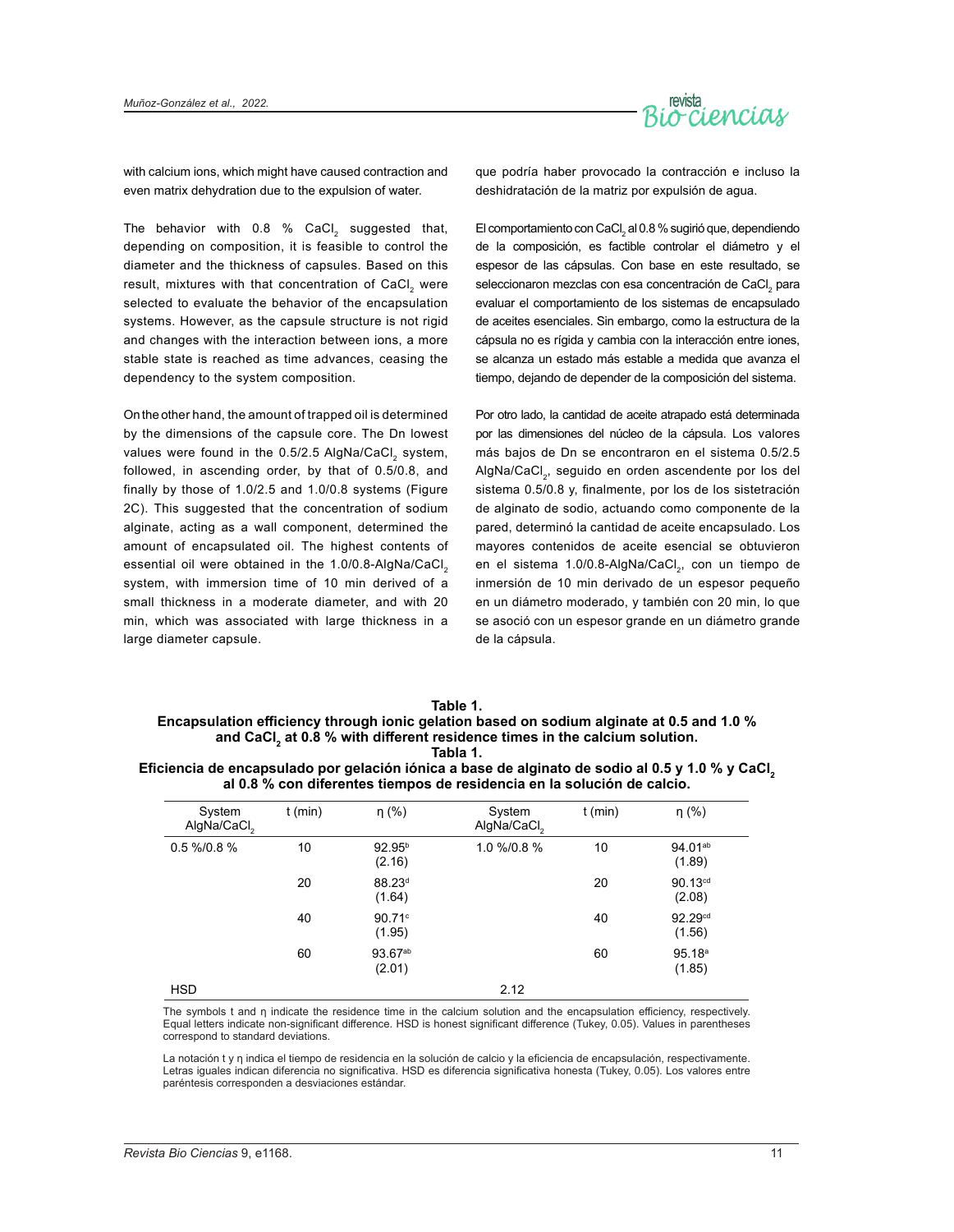# revista

Systems based on the 0.8 % CaCl $_{\textrm{\tiny{2}}}$  solution were evaluated in terms of encapsulation efficiency (η). The average values varied in the range of 88.2 to 95.2 %, which indicated that between 4.8 and 11.8 % of Eo remained in the superficial region of capsules and not in the core, despite this, a good encapsulation degree was accepted. The comparison of efficiencies between similar times showed that there was no significant difference (*p* > 0.05) between systems with 0.5 or 1.0 % of AlgNa. However, in both cases, the efficiency decreased with the transition from 10 to 20-40 min of residence in the calcium solution and then increased again with 60 min of immersion ( $p \le 0.05$ ) (Table 1). This behavior coincided with the variation of capsule dimensions, thus the hypothesis that the structure tended to a more stable state with residence time was strengthened, which favored the retention of essential oil in the nuclear zone. In this regard, Moura *et al.* (2018) pointed out that there is an inverse relationship between the efficiency and the dimensions of the capsules.

#### **Kinetics of essential oil release**

The release of the essential oil from the capsules had a logarithmic behavior and data were properly fitted to Equation (14), with determination coefficients higher than 0.99 in all cases. Thus, the increase in concentration in the headspace of containers occurred rapidly at the beginning and thereafter the rate of change gradually slowed down, so the presence of Eo tended to a constant value (Figure 3). This behavior was due to the release of Eo was

Los sistemas basados en la solución de CaCl $_{_2}$  al 0.8 % se evaluaron en términos de eficiencia de encapsulado (η). Los valores medios variaron en el rango de 88.2 a 95.2 %, lo que indicó que entre 4.8 y 11.8 % de Eo permaneció en la región superficial de las cápsulas y no en el núcleo de las mismas, pero, a pesar de ello, se aceptó un buen grado de encapsulado. La comparación de eficiencias entre tiempos similares mostró que no hubo diferencia significativa (*p* > 0.05) entre sistemas con 0.5 ó 1.0 % de AlgNa. Sin embargo, en ambos casos, la eficiencia disminuyó con la transición de 10 a 20-40 min de residencia en la solución de calcio y luego aumentó nuevamente con 60 min de inmersión (*p* ≤ 0.05) (Tabla 1). Este comportamiento coincidió con la variación de dimensiones de la cápsula, por lo que se fortaleció la hipótesis de que la estructura tendió a un estado más estable con el tiempo de residencia, lo que favoreció la retención de aceite esencial en la zona nuclear. Al respecto, De Moura *et al.* (2018) señalaron que existe una relación inversa entre la eficiencia y las dimensiones de las cápsulas.

#### **Cinética de liberación de aceite esencial**

La liberación del aceite esencial de las cápsulas tuvo un comportamiento logarítmico y los datos se ajustaron bien a la Ecuación (14), con coeficientes de determinación superiores a 0.99 en todos los casos. Por lo tanto, el aumento de concentración en el espacio de cabeza de los contenedores se produjo rápidamente al principio y, a partir de entonces, la tasa de cambio disminuyó gradualmente, por lo que la presencia de Eo tendió a un valor constante (Figura 3). Este comportamiento se debió a que la liberación de Eo se



**Figure 3. Thyme essential oil release kinetics affected by the composition of AlgNa-CaCl<sup>2</sup> systems and the immersion time in the calcium solution.**

**Figura 3. Cinética de liberación del aceite esencial de tomillo afectada por la composición de los sistemas AlgNa-CaCl<sup>2</sup> y el tiempo de inmersión en la solución de calcio.**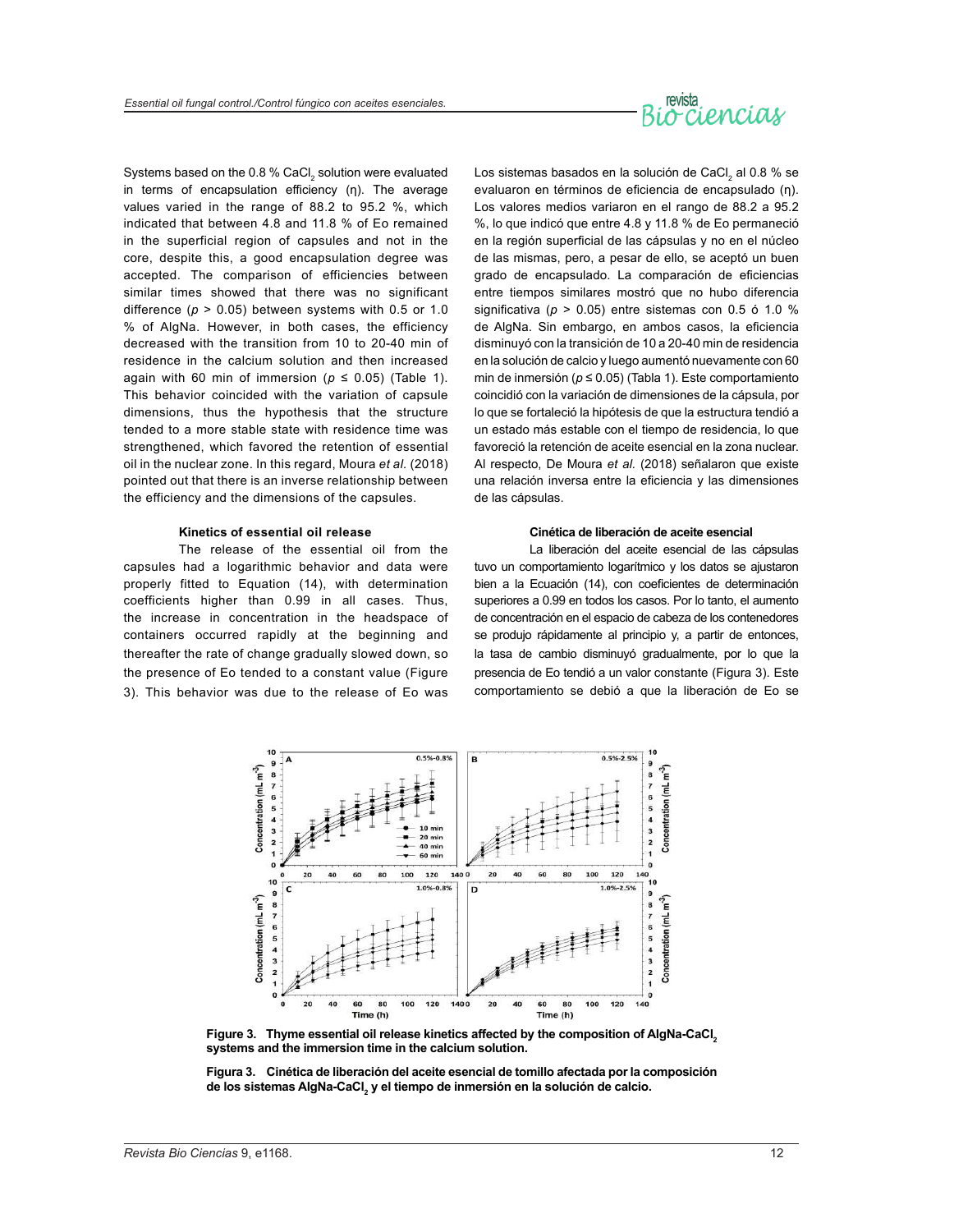

carried out in a closed container and, over time, the concentration gradient between the interior of the capsules and the headspace was gradually reduced, thereby also reducing the release. However, if release develops in systems with higher dimensions such as a greenhouse, it shall be more important the evaluation of the concentration change as a function of the distance from the liberation point.

The constant  $k<sub>4</sub>$  of Equation (14) represents the maximum concentration that can be reached in the container after a long release time and was not affected by the composition of AlgNa solution, but it was affected by that of CaCl<sub>2</sub>, where the highest values were found with 0.8 % and the lowest with 2.5 % concentration (Table 2), although the average difference was less than 1.2  $mL$  m<sup>-3</sup>. On the other hand, as the immersion time in the calcium solution increased, the maximum concentration reached in the headspace tended to be higher. However, the contrast was significant only between 10- and 60 min of immersion times, but it was considered without practical importance due to the difference was less than 1.3 mL m-3.

The constant  ${\sf k}_{{}_5}$  (s $^{\text{-}1})$  represents an essential oil release coefficient and expresses the rate of change of concentration in the container per unit of concentration gradient between the interior of capsules and the headspace. The constant  $\mathsf{k}_\mathsf{s}$  was affected by both, the composition of AlgNa and CaCl<sub>2</sub> solutions. The highest values were obtained with the lowest concentrations of such compounds. Likewise,  $\mathsf{k}_\mathfrak{s}$  had the lowest value with an immersion time of 10 min, but the highest value was found at 20 min (Table 2).

Although the constant  $k_4$  indicates the maximum concentration to be reached in the headspace, the constant  $k<sub>s</sub>$  is associated with the required time to reach certain concentration. Based on Equation (14), some characteristic release times can be obtained (Equation 16), where  $t_{1/2}$  is the mean essential oil release time (h), while  $\rm~t_{_{7/8}}$  and  $\rm~t_{_{0.99}}$  are required times (h) to reach 87.5 and 99 % of the maximum concentration, respectively.

llevó a cabo en un recipiente cerrado y, con el tiempo, el gradiente de concentración entre el interior de las cápsulas y el espacio de cabeza se fue reduciendo gradualmente, reduciéndose también la liberación. Sin embargo, si la liberación se desarrolla en sistemas de mayores dimensiones, como un invernadero, será más importante la evaluación del cambio de concentración en función de la distancia desde el punto de liberación.

La constante k $_4$  de la Ecuación (14) representa la concentración máxima que se puede alcanzar en el recipiente luego de un tiempo largo de liberación y no fue afectada por la composición de la solución de AlgNa, pero sí por la de CaCl, donde se encontraron los valores más altos con 0.8 % y los menores con 2.5 % de concentración (Tabla 2), aunque la diferencia promedio fue menor a 1.2 mL m-3. Por otro lado, a medida que aumentó el tiempo de inmersión en la solución de calcio, la concentración máxima alcanzada en el espacio de cabeza tendió a ser mayor, pero el contraste fue significativo sólo entre 10 y 60 min de tiempos de inmersión, en tanto que la diferencia fue menor a 1.3 mL  $m<sup>-3</sup>$  y se consideró sin importancia práctica.

La constante k $_{\rm 5}$  (s<sup>-1</sup>) representa un coeficiente de liberación de aceite esencial y expresa la tasa de cambio de concentración en el recipiente por unidad de gradiente de concentración entre el interior de las cápsulas y el espacio de cabeza. La constante  $k_5$  se vio afectada tanto por la composición de la solución de AlgNa como por la de CaCl $_{\textrm{\tiny{2}}}$ . Los valores más altos se obtuvieron con las concentraciones más bajas de dichos compuestos. Asimismo,  $k_{5}$  tuvo el valor más bajo con un tiempo de inmersión de 10 min, pero el valor más alto se encontró a los 20 min (Tabla 2).

Aunque la constante  $k_4$  indica la concentración máxima a alcanzar en el espacio de cabeza, la constante  $\mathsf{k}_\mathfrak{s}$  está asociada con el tiempo requerido para alcanzar cierta concentración. Con base en la Ecuación (14), se pueden obtener algunos tiempos de liberación característicos (Ecuación 16), donde  $t_{1/2}$  es el tiempo medio de liberación del aceite esencial (h), mientras que  $t_{7/8}$  y  $t_{0.99}$  son tiempos requeridos (h) para alcanzar 87.5 y 99 % de la concentración máxima, respectivamente.

$$
t_{1/2} = \frac{1}{k_5} \ln 2;
$$
  $t_{7/8} = \frac{1}{k_5} \ln 8;$   $t_{0.99} = \frac{1}{k_5} \ln 100$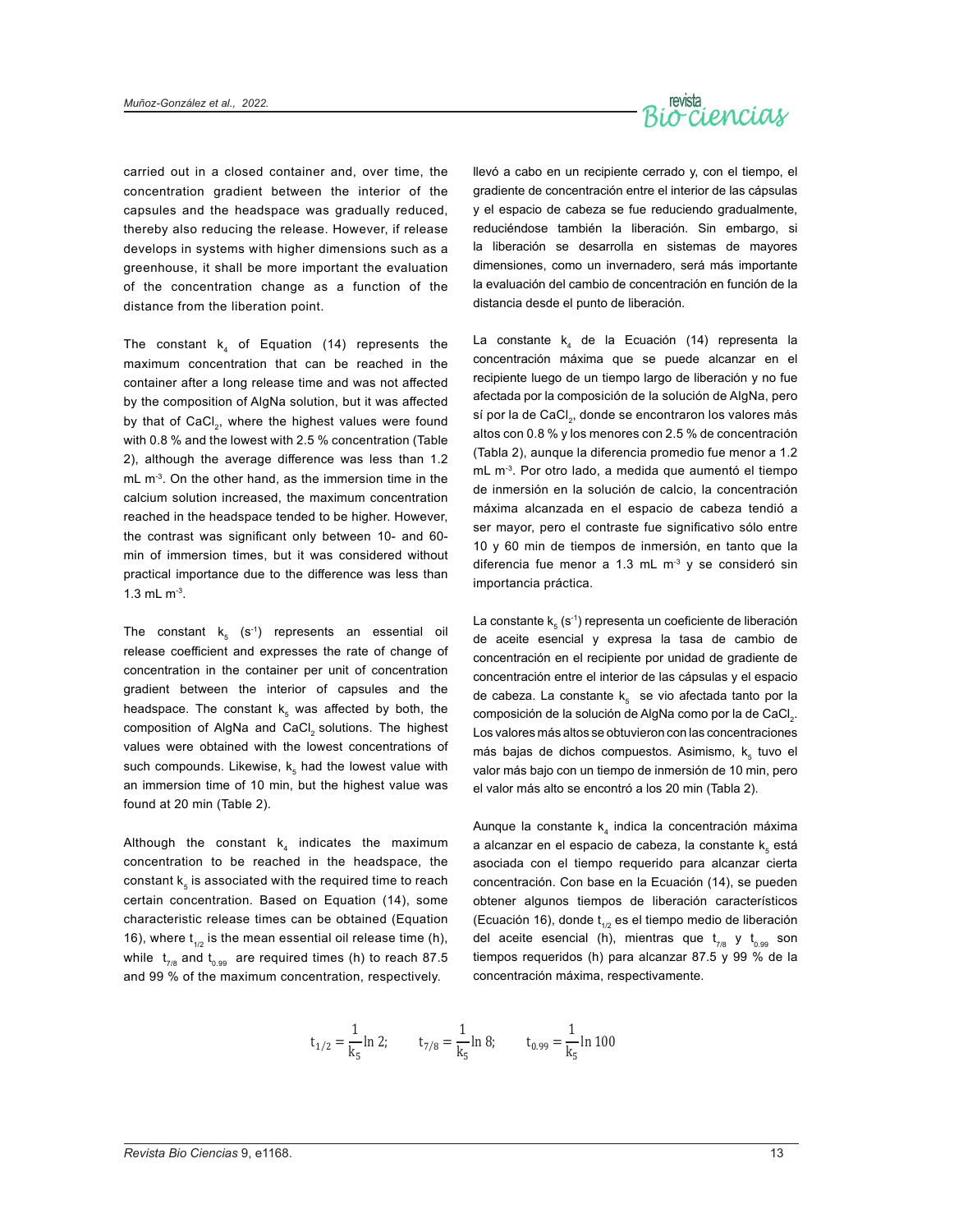

#### **Table 2.**

### **Time and kinetics constant average values for different essential oil concentrations, in a 1 L container, generated from the release from 1 g of capsules. Tabla 2.**

| Tiempos y valores promedio de constantes cinéticas para diferentes concentraciones de aceite<br>esencial en un recipiente de 1 L generados a partir de la liberación de 1 g de cápsulas. |                                    |                                               |                               |                        |                            |
|------------------------------------------------------------------------------------------------------------------------------------------------------------------------------------------|------------------------------------|-----------------------------------------------|-------------------------------|------------------------|----------------------------|
| Variation factor                                                                                                                                                                         | $k_{4}$<br>$(mL \, \text{m}^{-3})$ | $k_5$<br>(s <sup>-1</sup> ×10 <sup>-6</sup> ) | t<br>(h)                      | $\overline{(\vec{h})}$ | $\bigoplus_{n=1}^{\infty}$ |
|                                                                                                                                                                                          |                                    |                                               | <b>Concentration of AlgNa</b> |                        |                            |
| 0.5%                                                                                                                                                                                     | 6.59 <sup>a</sup>                  | 5.4167 <sup>a</sup>                           | 38.26a                        | 114.78 <sup>a</sup>    | 254.19 <sup>a</sup>        |
|                                                                                                                                                                                          | (0.52)                             | (0.4444)                                      | (8.3737)                      | (25.12)                | (55.63)                    |
| 1.0%                                                                                                                                                                                     | 6.44a                              | 4.8611 <sup>b</sup>                           | 40.94 <sup>a</sup>            | 122.82 <sup>a</sup>    | 271.99 <sup>a</sup>        |
|                                                                                                                                                                                          | (0.45)                             | (0.3333)                                      | (9.20)                        | (27.61)                | (61.14)                    |
| <b>HSD</b>                                                                                                                                                                               | 0.99                               | 0.4722                                        | 21.50                         | 64.68                  | 143.24                     |
|                                                                                                                                                                                          |                                    |                                               | Concentration of CaCl2        |                        |                            |
| 0.8%                                                                                                                                                                                     | 7.09 <sup>a</sup>                  | 5.9167 <sup>a</sup>                           | 34.01a                        | 102.02 <sup>b</sup>    | 225.93 <sup>b</sup>        |
|                                                                                                                                                                                          | (0.05)                             | (0.5278)                                      | (12.35)                       | (37.05)                | (82.06)                    |
| 2.5%                                                                                                                                                                                     | 5.98 <sup>b</sup>                  | 4.6778 <sup>b</sup>                           | 43.04a                        | 129.12 <sup>a</sup>    | $285.95^{\circ}$           |
|                                                                                                                                                                                          | (0.40)                             | (0.1944)                                      | (1.93)                        | (5.78)                 | (52.80)                    |
| <b>HSD</b>                                                                                                                                                                               | 0.99                               | 0.5833                                        | 21.58                         | 24.74                  | 23.38                      |
|                                                                                                                                                                                          |                                    |                                               | <b>Time</b>                   |                        |                            |
| $10$ min                                                                                                                                                                                 | 5.89 <sup>b</sup>                  | 4.8333b                                       | 41.81a                        | 125.44 <sup>a</sup>    | 277.80 <sup>a</sup>        |
|                                                                                                                                                                                          | (0.57)                             | (0.4167)                                      | (6.64)                        | (19.94)                | (44.15)                    |
| 20 min                                                                                                                                                                                   | 6.62 <sup>ab</sup>                 | $5.1667$ <sup>a</sup>                         | 40.66a                        | 112.11 <sup>ab</sup>   | 248.27 <sup>b</sup>        |
|                                                                                                                                                                                          | (1.01)                             | (0.4444)                                      | (5.91)                        | (63.59)                | (48.82)                    |
| 40 min                                                                                                                                                                                   | 6.41 <sup>ab</sup>                 | 5.1111a                                       | $38.65^{\circ}$               | 115.94 <sup>ab</sup>   | 256.76 <sup>ab</sup>       |
|                                                                                                                                                                                          | (0.51)                             | (0.7778)                                      | (6.58)                        | (19.74)                | (43.71)                    |
| 60 min                                                                                                                                                                                   | 7.14a                              | $5.0278$ <sup>a</sup>                         | 37.37a                        | 121.97 <sup>b</sup>    | 270.11 <sup>ab</sup>       |
|                                                                                                                                                                                          | (0.58)                             | (0.6389)                                      | (21.20)                       | (17.74)                | (39.28)                    |
| <b>HSD</b>                                                                                                                                                                               | 1.13                               | 0.2500                                        | 23.09                         | 22.28                  | 27.30                      |

t<sub>າເ</sub>,, t<sub>/is</sub> and t<sub>oss</sub> are required times to reach 50.0, 87.5, and 99.0 % of the maximum concentration in the container, respectively. Equal letters<br>indicate non-significant difference. Values in parentheses are standar

t<sub>1/2</sub>, t<sub>//8</sub> y t<sub>o.99</sub> son tiempos necesarios para alcanzar 50.0, 87.5 y 99.0 % de la concentración máxima en el recipiente. Letras iguales indican diferencia no significativa. Los valores entre paréntesis son desviaciones estándar. HSD es diferencia significativa honesta (Tukey, 0.05).

Average t<sub>1/2</sub> time was 39.57 (±2.86) and was not affected by AlgNa and CaCl<sub>2</sub> nor by the immersion time (Table 2). The average  $t_{7/8}$  and  $t_{0.99}$  were 118.70 (±8.57) and 262.87 ( $\pm$ 18.97) h, respectively. Values of  $t_{1/2}$ ,  $t_{7/8}$ , and  $t_{0.99}$  tended to be higher with higher concentrations, congruently with the constant k<sub>s</sub>, although with significant contrast ( $p \le 0.05$ ) only in the effect of CaCl $_{\textrm{\tiny{2}}}$ . In addition, the longest required values of  $t_{1/2}$ ,  $t_{7/8}$  and  $t_{0.99}$  were found with immersion of 10 min and the shortest with 20 min, also congruently with  $\mathsf{k}_\mathsf{s}$ , while time requirements were intermediate with 40 and 60 min.

These results indicated that, based on the concentration of AlgNa and CaCl $_2$  solutions, it is feasible to control the El tiempo  $t_{1/2}$  promedio fue 39.57 (±2.86) y no fue afectado por AlgNa y CaCl<sub>2</sub> ni por el tiempo de inmersión (Tabla 2). Los valores medios de  $t_{7/8}$  y  $t_{0.99}$  fueron 118.70 (±8.57) y 262.87 ( $\pm$ 18.97) h, respectivamente. Los valores de  $t_{1/2}$ ,  $t_{7/8}$  $y$  t<sub>0.99</sub> tendieron a ser mayores con concentraciones más altas, de manera congruente con la constante  $\mathsf{k}_\mathsf{s}$ , aunque con contraste significativo ( $p \le 0.05$ ) sólo en el efecto del CaCl<sub>2</sub>. Además, los valores requeridos más largos de  $t_{1/2}$ ,  $t_{7/8}$  y  $t_{0.99}$  se encontraron con inmersión de 10 min y los más cortos con 20 min, también de manera congruente con  $k_{\rm s}$ , mientras que los requerimientos de tiempo fueron intermedios con 40 y 60 min.

Estos resultados indicaron que, con base en la concentración de las soluciones de AlgNa y CaCl<sub>2</sub>, es factible controlar la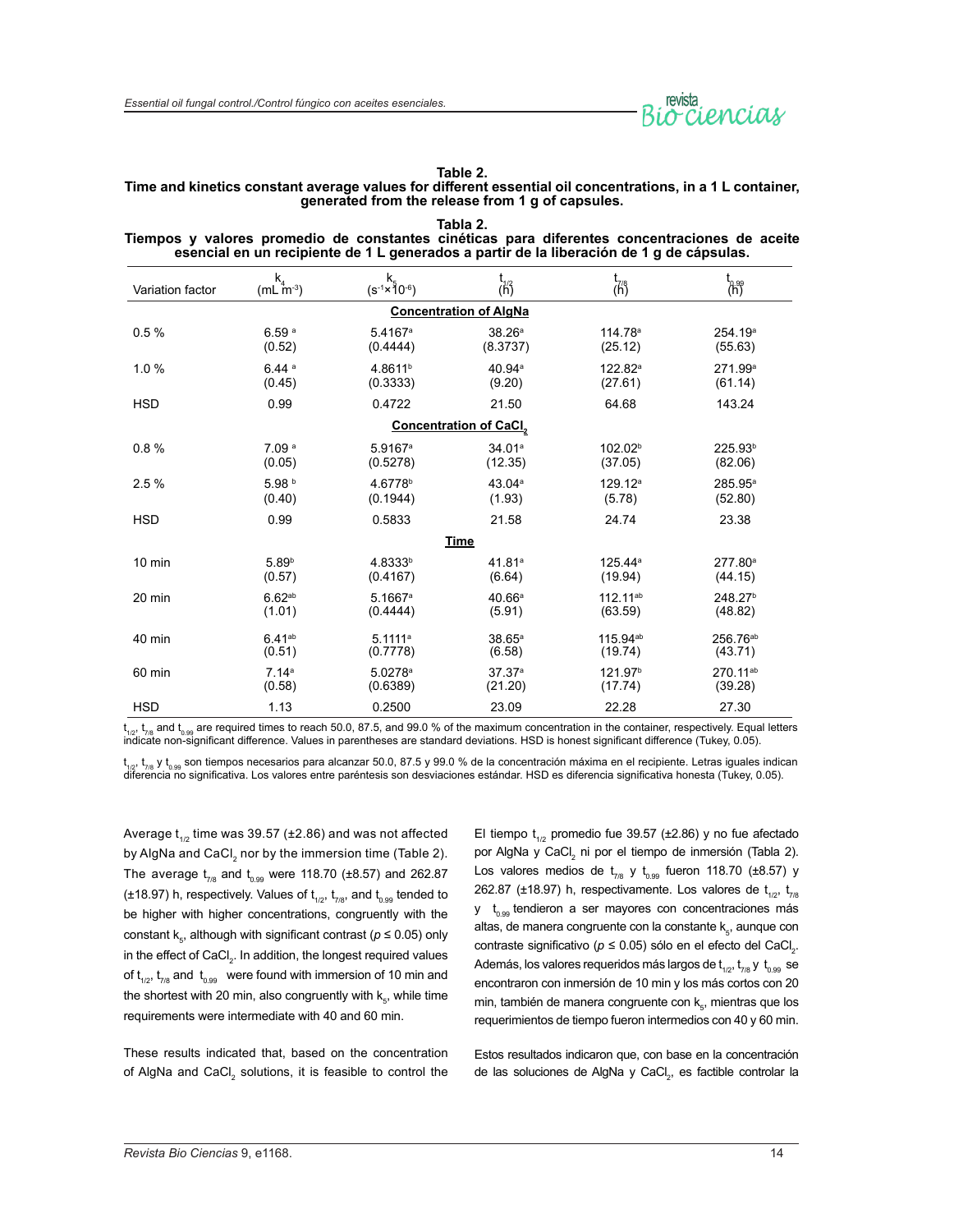

release rate of Eo, but this can only be performed with immersion times between 10 and 20 min within the calcium solution, since different behaviors were not obtained with longer residence times. However, the higher release rate with 20 min was caused by a lower encapsulation efficiency (Table 1), where the superficial oil volatilized faster than that of the nuclear region. In this regard, since the superficial concentration of essential oil cannot be controlled, the 10-min residence time was considered a better alternative to attend the encapsulation of the essential oil.

#### **Potential for fungal inhibition**

The formulation AlgNa/CaCl<sub>2</sub>/t-1.0 %/0.8 %/10min was used to evaluate the potential of the capsules for fungal inhibition, due to the larger nuclear diameter and high encapsulation efficiency obtained. A searching process was carried out for the required quantity of capsules to inhibit the development of *Penicillium digitatum*, which had been inoculated on culture plates, through the release of essential oil in their headspace.

The growth of the fungus in the Control treatment, without essential oil exposure, varied from low to moderate on the first day of incubation, from moderate to high on the second, and it was high in all the cases after the third day (Table 3). In contrast, when the inoculated medium was exposed to the presence of 2.0 g of capsules, the released oil inhibited totally the fungus development. In order to find the capsules minimum inhibitory quantity (MIQ), the test was repeated with batches of 1.0 g of capsules and a low to moderate growth was observed in the first two days. A moderate growth was noted afterwards until the end of the five days evaluation period. These results indicated that the MIQ was between 1.0 and 2.0 g. In this sense, a third test with batches of 1.5 g of capsules showed that, with this quantity, a total inhibition of the fungus was also achieved. Although results indicated that the MIQ was between 1.0 and 1.5 g of capsules, the quantity used in the last test, that is, 1.5 g of capsules, was accepted as the minimum required to cause the inhibition of the fungus.

*P. digitatum* is an important factor that limits the shelf life of citrus fruits and it is known as green mold. Besides, other species of the genus *Penicillium* limit the consumption of fruits as apple due to the production of mycotoxins (Heinmaa *et al.*, 2019). Talibi *et al.* (2014) pointed out that the use of essential oils, particularly those of cinnamon

tasa de liberación de Eo, pero esto sólo se puede realizar con tiempos de inmersión entre 10 y 20 min dentro de la solución de calcio, ya que no se observaron comportamientos diferentes con tiempos de residencia más largos. Sin embargo, la mayor tasa de liberación con 20 min fue causada por una menor eficiencia de encapsulado (Tabla 1), donde el aceite superficial se volatilizó más rápido que el de la región nuclear. En este sentido, dado que no se puede controlar la concentración superficial de aceite esencial, el tiempo de residencia de 10 min se consideró una mejor alternativa para atender el encapsulado de aceite esencial.

#### **Potencial de inhibición fúngica**

Se utilizó la formulación AlgNa/CaCl<sub>2</sub>/t-1.0 %/0.8 %/10min para evaluar el potencial de las cápsulas para la inhibición fúngica, debido al mayor diámetro nuclear y la alta eficiencia de encapsulación obtenida. Se realizó un proceso de búsqueda de la cantidad requerida de cápsulas para inhibir el desarrollo de *Penicillium digitatum*, que había sido inoculado en placas de cultivo, mediante la liberación de aceite esencial en el espacio de cabeza.

El crecimiento del hongo en el tratamiento Control, sin exposición a aceite esencial, varió de bajo a moderado el primer día de incubación, de moderado a alto en el segundo, y fue alto en todos los casos a partir del tercer día (Tabla 3). Por el contrario, cuando el medio inoculado se expuso a la presencia de 2.0 g de cápsulas, el aceite liberado inhibió totalmente el desarrollo de hongos. Para encontrar la cantidad mínima inhibitoria (MIQ) de las cápsulas, se repitió el ensayo con lotes de 1.0 g de cápsulas y se observó un crecimiento de bajo a moderado en los dos primeros días. Posteriormente, se observó un crecimiento moderado hasta el final del período de evaluación de cinco días. Estos resultados indicaron que el MIQ se encontraba entre 1.0 y 2.0 g. En este sentido, una tercera prueba con lotes de 1.5 g de cápsulas mostró que, con esta cantidad, se logró también una inhibición total del hongo. Aunque los resultados indicaron que el MIQ estaba entre 1.0 y 1.5 g de cápsulas, la cantidad utilizada en la última prueba, es decir, 1.5 g de cápsulas, se aceptó como el mínimo requerido para provocar la inhibición del hongo.

*P. digitatum* es un factor importante que limita la vida útil de los cítricos y se conoce como moho verde. Además, otras especies del género *Penicillium* limitan el consumo de frutos como manzana, debido a la producción de micotoxinas (Heinmaa *et al.*, 2019). Talibi *et al.* (2014) señalaron que el uso de aceites esenciales, en particular los de canela y tomillo, tiene potencial para controlar la mayoría de las pudriciones de los cítricos en postcosecha,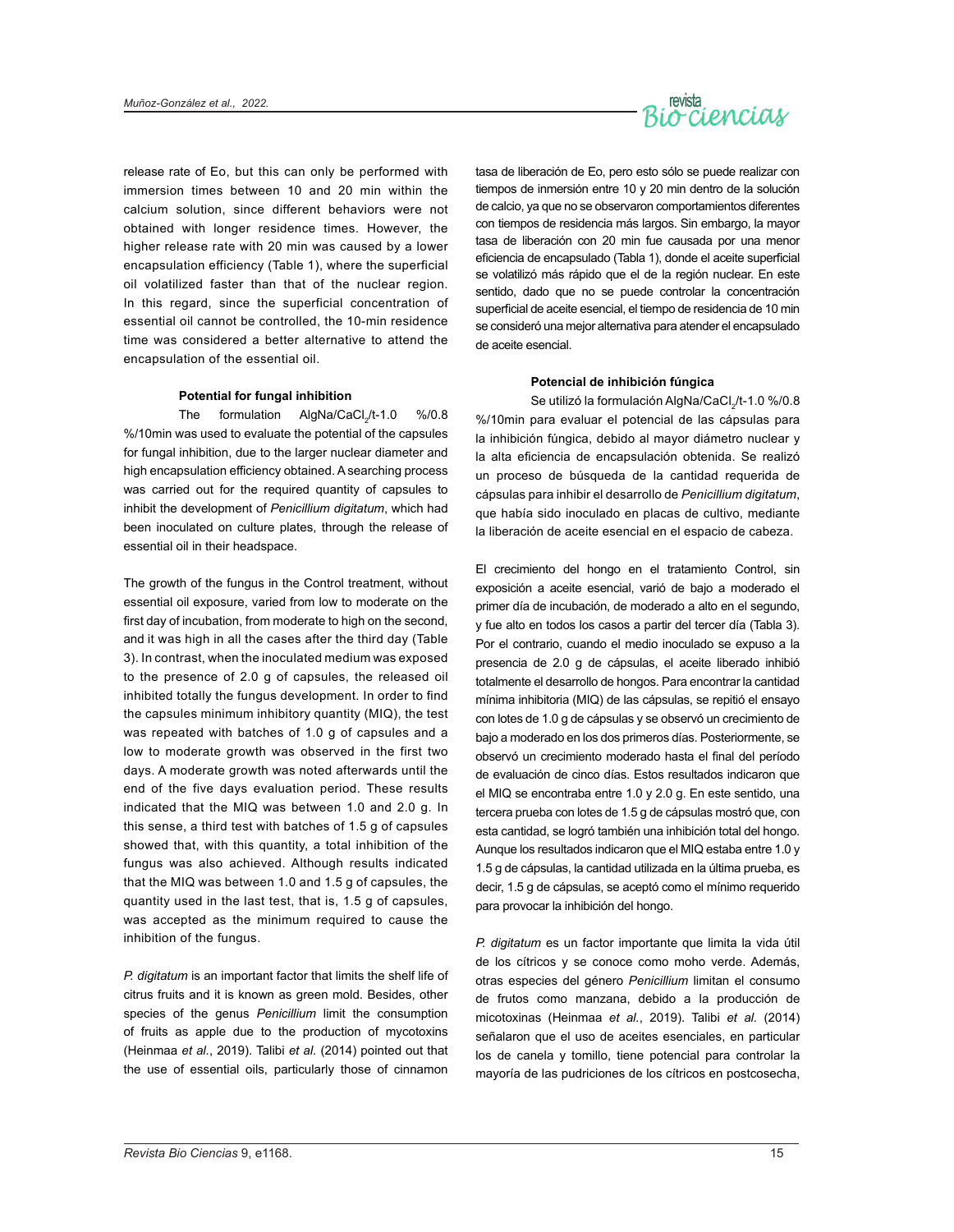

#### **Table 3.**

#### **Development of the** *fungus Penicillium digitatum* **inoculated in culture medium exposed to the release of thyme essential oil from capsules placed in the headspace of closed containers of 1 L.**

| de acelle esencial de tomino de capsulas colocadas en el espació de capeza de envases de 1 L. |          |                |          |              |          |              |  |
|-----------------------------------------------------------------------------------------------|----------|----------------|----------|--------------|----------|--------------|--|
| Day                                                                                           | Assay 1  |                | Assay 2  |              | Assay 3  |              |  |
|                                                                                               | Control  | Treat: $2.0 g$ | Control  | Treat: 1.0 q | Control  | Treat: 1.5 q |  |
|                                                                                               | Low      | Null           | Moderate | Low          | Low      | Null         |  |
| 2                                                                                             | Moderate | Null           | High     | Moderate     | Moderate | Null         |  |
| 3                                                                                             | High     | Null           | High     | Moderate     | High     | Null         |  |
| 4                                                                                             | High     | Null           | High     | Moderate     | High     | Null         |  |
| 5                                                                                             | High     | Null           | High     | Moderate     | High     | Null         |  |

**Tabla 3. Desarrollo del hongo** *Penicillium digitatum* **inoculado en medios de cultivo expuestos a la liberación de aceite esencial de tomillo de cápsulas colocadas en el espacio de cabeza de envases de 1 L.**

Control: handling without the presence of capsules. Treat: handling with 1.0, 1.5, and 2.0 g.

Control: manipulación sin presencia de cápsulas. Trat: manipulación con 1.0, 1.5 y 2.0 g.

and thyme, have potential to control most rots of citrus in postharvest, including green mold, blue mold, and sour rot. The proposed mechanism of action of essential oils against microorganisms includes the affectation of the cell membrane, causing its disruption and making it more permeable, altering ion transport processes, thus modifying the concentration of electrolytes like  $K^*$ , Ca<sup>2+</sup>, and Na<sup>+</sup>. Also, it has been suggested the interaction with membrane proteins, which may cause the disruption of the functions of mitochondria, which conduces to an imbalance in ATP concentration and, eventually, the death of the cell (Mutlu-Ingok *et al.*, 2020).

Talibi *et al.* (2014) pointed out that the use of essential oils in citrus fruits can be made difficult by possible problems of phytotoxicity or alteration of sensory attributes. In this regard, the results of the present work showed that a direct contact with the product is not required, since the essential oil is released in the headspace. This use based on the release of essential oil vapors in the headspace was consistent with the use of biopolymeric films, where Peretto *et al.* (2014) incorporated carvacrol and methyl cinnamate at 0.75 %, and these compounds were vaporized from there and achieved fungal control in strawberry fruits.

Also, Martínez-Romero *et al.* (2007) reported the high effectiveness of an essential oil through the use of carvacrol incluidos el moho verde, el moho azul y la pudrición ácida. El mecanismo de acción propuesto de los aceites esenciales en contra de los microorganismos incluye la afectación de la membrana celular, provocando su disrupción y haciéndola más permeable, alterando los procesos de transporte de iones, modificando así la concentración de electrolitos como K<sup>+</sup>, Ca<sup>2+</sup> y Na<sup>+</sup>. Asimismo, se ha sugerido la interacción con proteínas de membrana, lo que puede provocar la alteración de las funciones de las mitocondrias, la conducción a un desequilibrio en la concentración de ATP y, eventualmente, a la muerte celular (Mutlu-Ingok *et al.*, 2020).

Talibi *et al.* (2014) señalaron que el uso de aceites esenciales en frutos de cítricos puede verse dificultado por posibles problemas de fitotoxicidad o alteración de atributos sensoriales. Al respecto, los resultados del presente trabajo mostraron que no se requiere un contacto directo con el producto, ya que el aceite esencial se libera en el espacio de cabeza. Este uso basado en la liberación de vapores de aceites esenciales en el espacio de cabeza fue consistente con el uso de películas biopoliméricas, donde Peretto *et al.* (2014) incorporaron carvacrol y cinamato de metilo al 0.75 %, y estos compuestos se vaporizaron a partir de ahí y lograron el control fúngico en frutos de fresa.

Asimismo, Martínez-Romero *et al.* (2007) reportaron la alta efectividad de un aceite esencial mediante el uso de vapores de carvacrol a una concentración de 1000 mL m<sup>3</sup> en el espacio de cabeza de frutos de uva. También, López-Gómez *et al.* (2021) liberaron vapores de eugenol, bergamota y aceite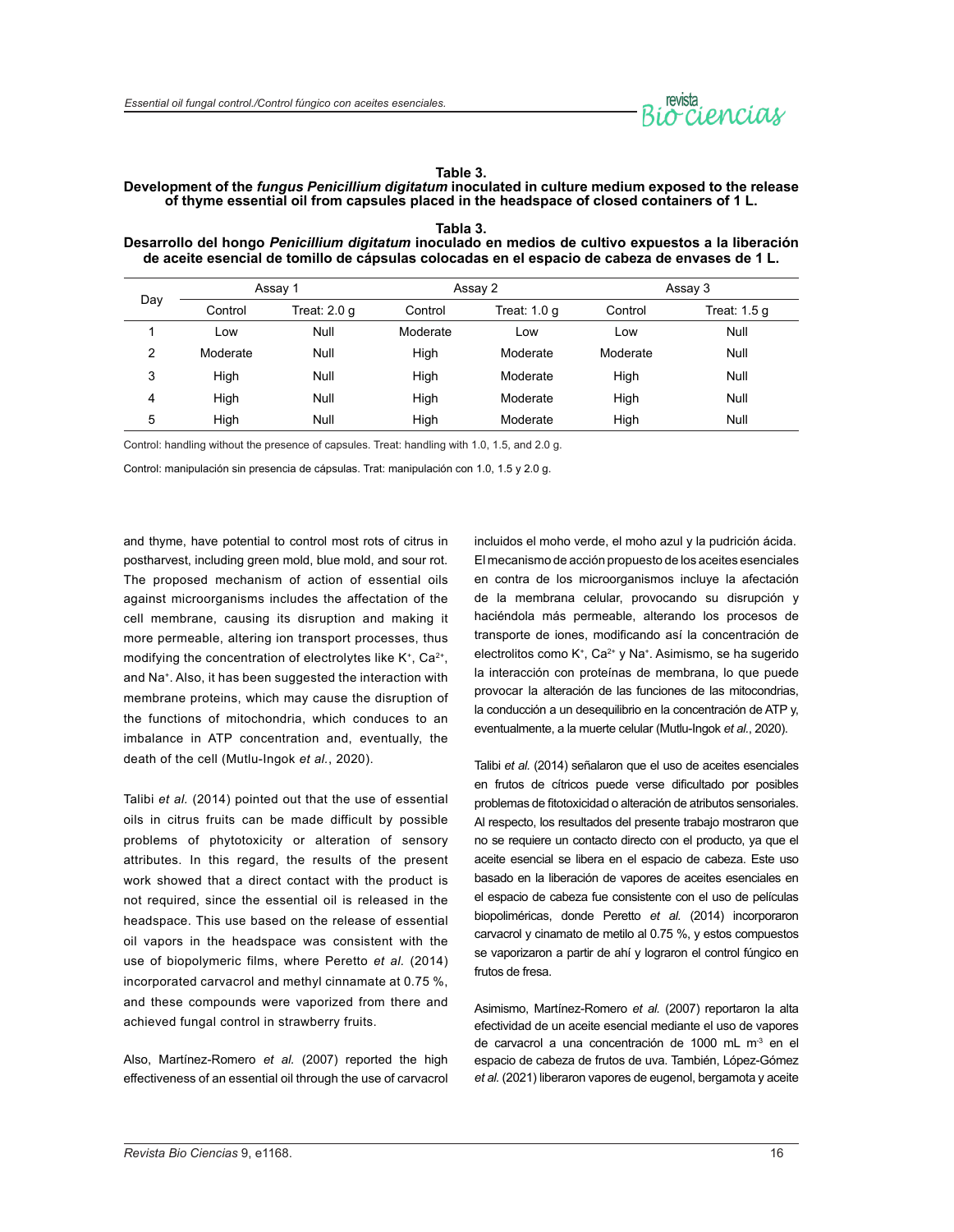

vapors at a concentration of 1000 mL  $m<sup>3</sup>$  in the headspace of grapefruits. Similarly, López-Gómez *et al.* (2021) released vapors of eugenol, bergamot, and grapefruit essential oil at a concentration of 100 mL  $m<sup>3</sup>$  in a modified atmosphere system that allowed the quality of mushroom slices to be maintained for 12 d.

The use of essential oils to reduce microbial growth is normally based on direct contact through biopolymeric coatings, but the results of this work showed that the use of vapors with controlled release can be done through encapsulation. In this regard, a release analysis based on Equation (13), with the parameters of the AlgNa/CaCl $_2^{\prime}$ t-1.0/0.8/10min system showed that the concentration of Eo in the headspace that is required to cause inhibition was less than 100 mL  $m<sup>3</sup>$ , which contrasted with the concentrations that must be used with biopolymeric coatings, fluctuating between 500 and 1000 mL m-3 (Valle-Ortiz *et al.*, 2019), indicating that the release of essential oils from encapsulation systems constitutes a better strategy to control the fungus development.

Nowadays, the evidence for using essential oils to reduce losses caused by microbial development is growing. However, it is necessary to attend several aspects to improve the potential for using such substances in the conservation of horticultural products. In this regard, Mutlu-Ingok *et al.* (2020) pointed out the following aspects that may be part of future researches for using vapors of essential oils: the quantity to be used should consider not only the minimum inhibitory concentration (MIQ) but also the maximum sensorially permitted concentration (MSC) to avoid the modification of the quality attributes of the product, for which designed mixtures of different essential oils may be applied, considering the synergistic effect between them. The determination of MIQ must also consider the control of both, the growth and mycotoxin production of fungi, the part of the plant to be protected, the geographical aspects, and the extraction method of the essential oil. Authors explained that it is also necessary to investigate the antifungal actions not only against monocultures, but also against polycultures. In addition, new strategies for improving the stability of essential oils are required. In relation to this, an encapsulation strategy as that showed in the present work can be adequate, together with the modeling of the kinetics release, which can allow determining the quantities to be used in a better form, once the MIQ and the MSC have been established.

esencial de toronja a una concentración de 100 mL m<sup>-3</sup> en un sistema de atmósfera modificada que permitió mantener la calidad de las rodajas de hongos durante 12 d.

El uso de aceites esenciales para reducir el crecimiento microbiano se basa normalmente en el contacto directo a través de recubrimientos biopoliméricos, pero los resultados de este trabajo mostraron que el uso de vapores con liberación controlada se puede realizar mediante encapsulado. Al respecto, un análisis de liberación basado en la Ecuación (13), con los parámetros del sistema AlgNa/ CaCl<sub>2</sub>/t-1.0/0.8/10min mostró que la concentración de Eo en el espacio de cabeza que se requiere para causar inhibición fue menor de 100 mL m $3$ , que contrasta con las concentraciones que deben utilizarse con recubrimientos biopoliméricos, fluctuando entre 500 y 1000 mL m-3 (Valle-Ortiz *et al.*, 2019), indicando que la liberación de aceites esenciales de sistemas de encapsulado constituye una mejor estrategia para controlar el desarrollo de hongos.

Actualmente, la evidencia del uso de aceites esenciales para reducir las pérdidas causadas por el desarrollo microbiano es cada vez mayor. Sin embargo, es necesario atender varios aspectos para mejorar el potencial de uso de dichas sustancias en la conservación de productos hortícolas. En este sentido, Mutlu-Ingok *et al.* (2020) señalaron los siguientes aspectos que pueden formar parte de futuras investigaciones sobre el uso de vapores de aceites esenciales: la cantidad a utilizar debe considerar no sólo la concentración mínima inhibitoria (MIQ), sino también la concentración máxima permitida sensorialmente (MSC) para evitar la modificación de los atributos de calidad del producto, para lo cual se podrán aplicar mezclas diseñadas de diferentes aceites esenciales, considerando el efecto sinérgico entre ellos. La determinación de la MIQ debe tener en cuenta también el control tanto del crecimiento de los hongos como las micotoxinas producidos por ellos, la parte de la planta a proteger, los aspectos geográficos y el método de extracción del aceite esencial. Los autores explicaron que también es necesario investigar las acciones antifúngicas no sólo contra monocultivos, sino también contra policultivos. Además, se requieren nuevas estrategias para mejorar la estabilidad de los aceites esenciales. En relación a esto, una estrategia de encapsulado como la mostrada en el presente trabajo puede ser adecuada, junto con el modelado de la cinética de liberación, que puede permitir determinar de mejor forma las cantidades a ser utilizadas, una vez que se hayan determinado los valores de MIQ y MSC.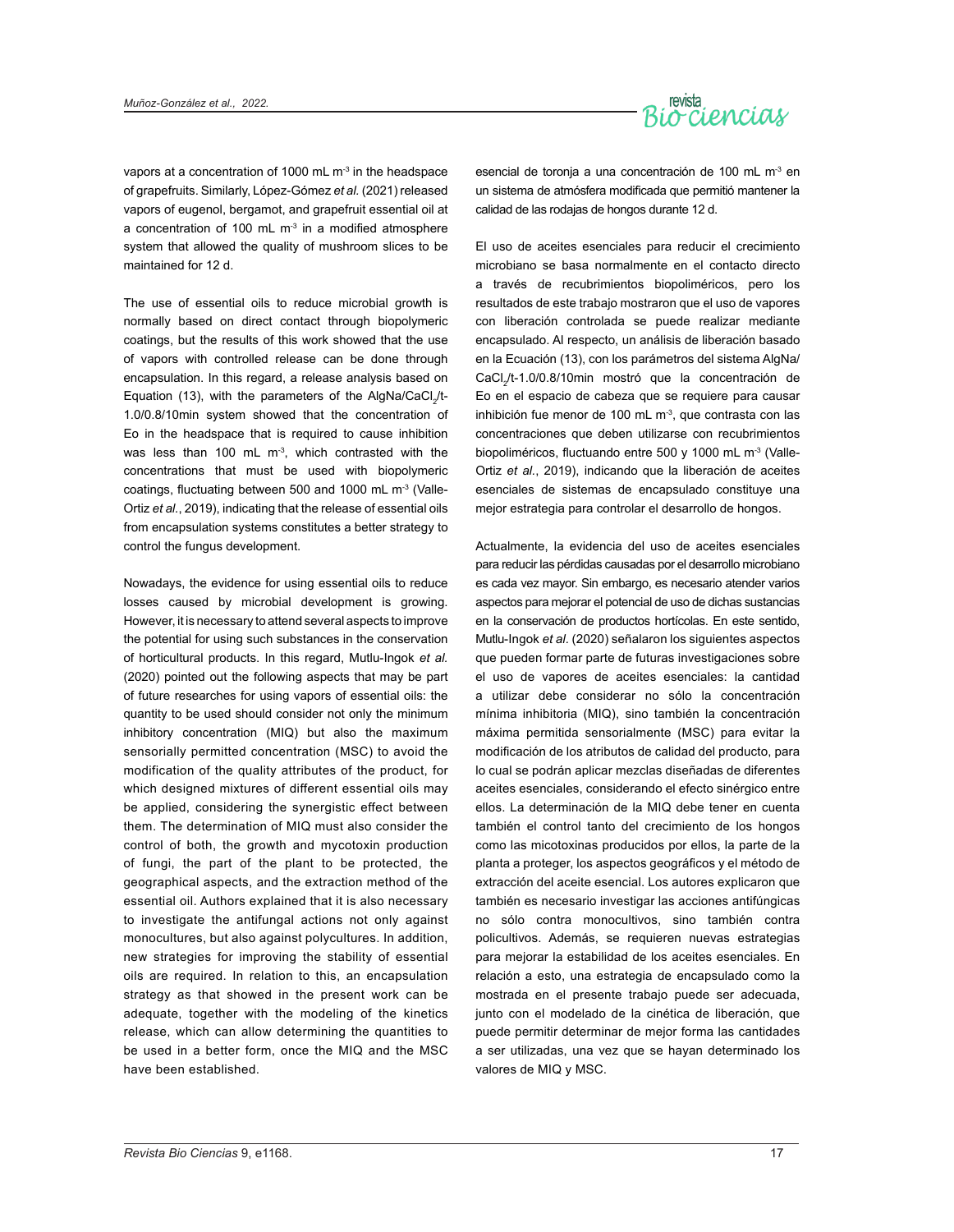

#### **Conclusions**

Thyme essential oil (Eo) was encapsulated by ionic gelation with sodium alginate (AlgNa) and calcium chloride (CaCl<sub>2</sub>). The concentration of solutions and the residence time (t) in the calcium medium determined the dimensions of capsules. The encapsulation efficiency was higher than 88 % and values were higher than 94 % with AlgNa/CaCl<sub>2</sub>/t-1.0/0.8/10min systems. The release rate of Eo was a function of the relationship between the amount of oil trapped in the nuclear region and the amount that remained in the superficial region. The controlled release of essential oil allowed the fungus *Penicillium digitatum* to be inhibited.

#### **Conclusiones**

El aceite esencial de tomillo (Eo) se encapsuló mediante gelación iónica con alginato de sodio (AlgNa) y cloruro de calcio (CaCl<sub>2</sub>). La concentración de soluciones y el tiempo de residencia (t) en el medio de calcio determinaron las dimensiones de las cápsulas. La eficiencia de encapsulado fue superior al 88 % y los valores fueron superiores al 94 % con los sistemas AlgNa/CaCl<sub>2</sub>/t-1.0/0.8/10min. La tasa de liberación de Eo fue una función de la relación entre la cantidad de aceite atrapado en la región nuclear y la cantidad que permaneció en la región superficial. La liberación controlada de aceite esencial permitió inhibir el hongo *Penicillium digitatum*.

#### **References**

- Aceval, A. N. D., Chater, P. I., Wilcox, M., Lucini, L., Rocchetti, G., Dalmina, M., Pearson, J. P., & Dias de Mello, C. A. R. (2019). Encapsulation of *Stevia rebaudiana* Bertoni aqueous crude extracts by ionic gelation – Effects of alginate blends and gelling solutions on the polyphenolic profile. *Food Chemistry*, 275: 123–134. [https://doi.](https://doi.org/10.1016/j.foodchem.2018.09.086) [org/10.1016/j.foodchem.2018.09.086](https://doi.org/10.1016/j.foodchem.2018.09.086)
- Akhter, R., Masoodi, F. A., Wani, T. A., & Rather, S. A. (2019). Functional characterization of biopolymer based composite film: Incorporation of natural essential oils and antimicrobial agents. *International Journal of Biological Macromolecules*, 137: 1245–1255.<https://doi.org/10.1016/j.ijbiomac.2019.06.214>
- Antonioli, G., Fontanella, G., Echeverrigaray, S., Longaray Delamare, A. P., Fernandes Pauletti, G., & Barcellos, T. (2020). Poly(lactic acid) nanocapsules containing lemongrass essential oil for postharvest decay control: In vitro and in vivo evaluation against phytopathogenic fungi. *Food Chemistry*, 326: 126997. [https://doi.org/10.1016/j.](https://doi.org/10.1016/j.foodchem.2020.126997) [foodchem.2020.126997](https://doi.org/10.1016/j.foodchem.2020.126997)
- Barroso, L., Viegas, C., Vieira, J., Ferreira-Pêgo, C., Costa, J., & Fonte, P. (2021). Lipid-based carriers for food ingredients delivery. *Journal of Food Engineering*, 295: 110451.<https://doi.org/10.1016/j.jfoodeng.2020.110451>
- Benelli, G., & Pavela, R. (2018). Repellence of essential oils and selected compounds against ticks—A systematic review. *Acta Tropica*, 179: 47–54. <https://doi.org/10.1016/j.actatropica.2017.12.025>
- Burden, R. L., & Faires, J. D. (2010). Numerical Analysis, 9th Ed.; Brooks/Cole, Cengage Learning, Boston, USA.
- Bušić, A., Belščak-Cvitanović, A., Vojvodić Cebin, A., Karlović, S., Kovač, V., Špoljarić, I., Mršić, G., & Komes, D. (2018). Structuring new alginate network aimed for delivery of dandelion (*Taraxacum officinale* L.) polyphenols using ionic gelation and new filler materials. *Food Research International*, 111: 244–255. [https://doi.org/10.1016/j.](https://doi.org/10.1016/j.foodres.2018.05.034) [foodres.2018.05.034](https://doi.org/10.1016/j.foodres.2018.05.034)
- Caporaso, N., & Formisano, D. (2016). Developments, applications, and trends of molecular gastronomy among food scientists and innovative chefs. *Food Reviews International*, 32(4): 417–435. [https://doi.org/10.1080/87559129](https://doi.org/10.1080/87559129.2015.1094818) [.2015.1094818](https://doi.org/10.1080/87559129.2015.1094818)
- Ching, S. H., Bansal, N.*,* & Bhandari, B. (2017). Alginate gel particles–A review of production techniques and physical properties. *Critical Reviews in Food Science and Nutrition*, 57(6): 1133–1152. [https://doi.org/10.1080/1040839](https://doi.org/10.1080/10408398.2014.965773) [8.2014.965773](https://doi.org/10.1080/10408398.2014.965773)
- Da Silva, G. Z., Martins, C. C., de Melo, L. F., Jeromini, T. S., & Panizzi, R. D. C. (2019). Incidence of fungi in Mombasa grass seeds during the stages of the seed conditioning process. *Engenharia Agrícola*, 39(2): 234–239. [https://](https://doi.org/10.1590/1809-4430-Eng.Agric.v39n2p234-239/2019) [doi.org/10.1590/1809-4430-Eng.Agric.v39n2p234-239/2019](https://doi.org/10.1590/1809-4430-Eng.Agric.v39n2p234-239/2019)
- Da Silva, K. R., Baia, F. P. L., Byler, K. G., & Setzer, W. N. (2020). Essential Oils as antiviral agents , potential of essential oils to treat SARS-CoV-2 infection: an In-Silico investigation. *International Journal of Molecular Sciences*, 21(10): 3426. <https://doi.org/10.3390/ijms21103426>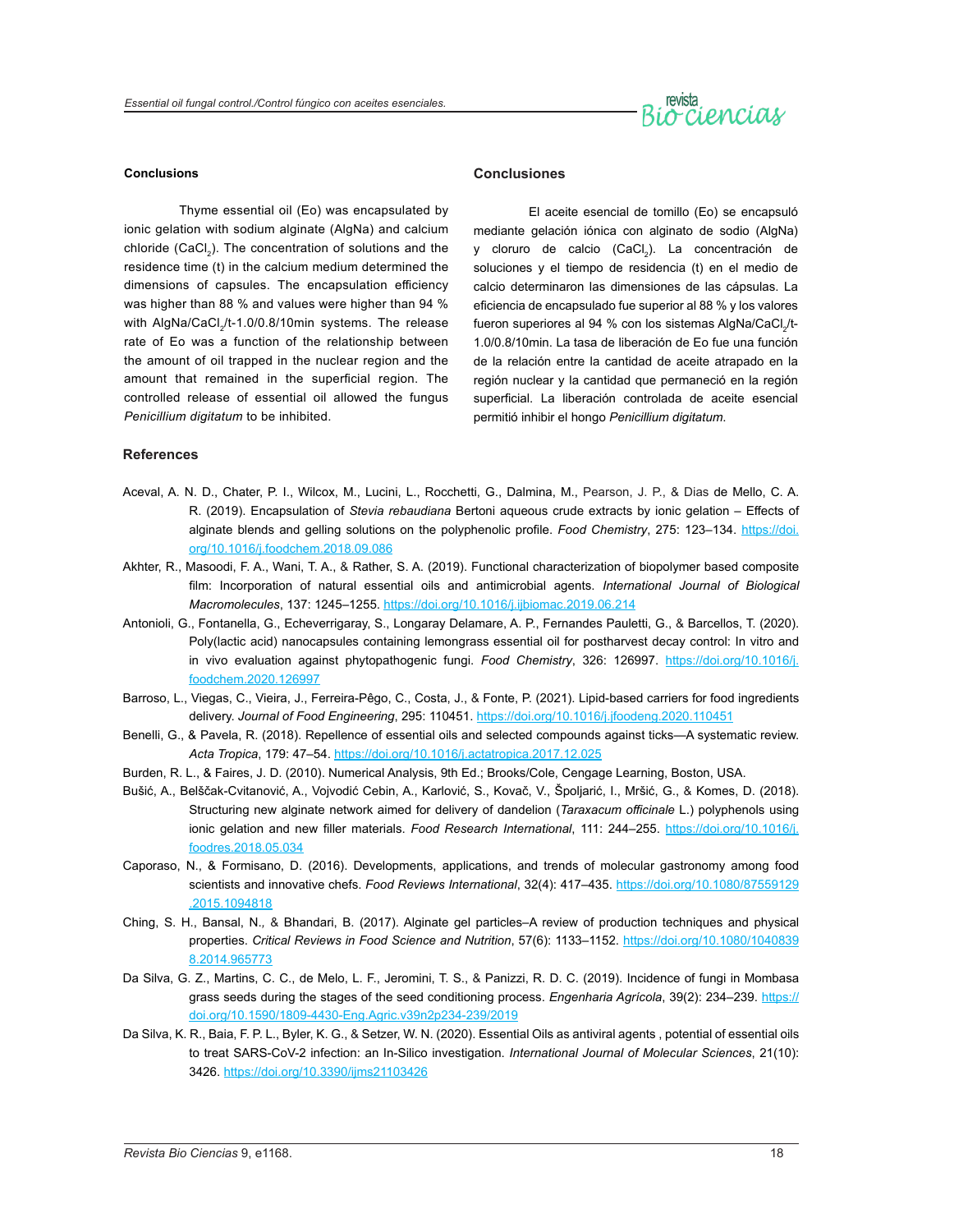

- Danzi, D., Ladu, G., Veltkamp, P. C., Garitas, B. A., Petretto, G. L., Fancello, F., & Venditti, T. (2020). Effectiveness of essential oil extracted from pompia leaves against *Penicillium digitatum*. *Journal of the Science of Food and Agriculture*, 100 (9): 3639–3647. <https://doi.org/10.1002/jsfa.10394>
- De Moura, S. C. S. R., Berling, C. L., Germer, S. P. M., Alvim, I. D., & Hubinger, M. D. (2018). Encapsulating anthocyanins from *Hibiscus sabdariffa* L. calyces by ionic gelation : Pigment stability during storage of microparticles. *Food Chemistry*, 241: 317–327. <https://doi.org/10.1016/j.foodchem.2017.08.095>
- Fellenberg, M. A., Carlos, F., Peña, I., Ibáñez, R. A., & Vargas-Bello-Pérez, E. (2020). Oxidative quality and color variation during refrigeration (4 °C) of rainbow trout fillets marinated with different natural antioxidants from oregano, quillaia and rosemary. *Agricultural and Food Science*, 29(1): 43–54. <https://doi.org/10.23986/afsci.87078>
- Galus, S., & Kadzińska, J. (2015). Food applications of emulsion-based edible films and coatings. *Trends in Food Science and Technology*, 45(2): 273–283.<https://doi.org/10.1016/j.tifs.2015.07.011>
- Gandarilla-Pacheco, F. L., Torres-Caraballo, S., de Luna- Santillana, E. J., Quintero-Zapata, I., & Arroyo-González, N. (2020). Inhibitory effect of essential oils on the mycelial growth of *Penicillium digitatum* (Pers.) Sacc. isolated from sweet orange. *Agrociencia*, 54(2): 209–225.
- González, R. E., Tarón, A., & Morón, L. B. (2015). Formación de microcápsulas de tamaño controlado por gelación iónica utilizando mezclas biopoliméricas binarias. *Informacion Tecnologica*, 26(6): 31–38. [https://doi.org/10.4067/](https://doi.org/10.4067/S0718-07642015000600005) [S0718-07642015000600005](https://doi.org/10.4067/S0718-07642015000600005)
- Gorbunova, N., Bannikova, A., Evteev, A., Evdokimov, I., & Kasapis, S. (2018). Alginate-based encapsulation of extracts from *Beta vulgaris* cv. Beet greens: Stability and controlled release under simulated gastrointestinal conditions. *LWT - Food Science and Technology*, *93*: 442–449.<https://doi.org/10.1016/j.lwt.2018.03.075>
- Heinmaa, L., Põldma, P., Mirmajlessi, S. M., Kaldmäe, H., Vangdal, E., Kidmose, U., Bertelsen, M., Scalzo, R. L., Fibiani, M., & Moor, U. (2019). Occurrence of mycotoxin patulin and polyphenol profile of nordic apple juices in relation to apple cultivation system and pre-processing storage temperature. *Agricultural and Food Science*, 28(3): 126–136.<https://doi.org/10.23986/afsci.77257>
- Lee, K. Y., & Mooney, D. J. (2012). Alginate: properties and biomedical applications. *Progress in Polymer Science*, 37(1): 106–126.<https://doi.org/10.1016/j.progpolymsci.2011.06.003>
- León-Fernández, A., Martínez-Cárdenas, L., Zepeda-Vallejo, L., Arteaga-Garibay, R., Gutiérrez-Martínez, P., & Montalvo-González, E. (2019). Antibacterial, antifungal, antioxidant and toxic effect of fractioned extracts from soursop pulp. *Revista Bio Ciencias*, 6(311): 1–17.<https://doi.org/10.15741/revbio.06.e400>
- López-Gómez, A., Ros-Chumillas, M., Navarro-Martínez, A., Barón, M., Navarro-Segura, L., Taboada-Rodríguez, A., Marín-Iniesta, F., & Martínez-Hernández, G. B. (2021). Packaging of fresh sliced mushrooms with essential oils vapours: A new technology for maintaining quality and extending shelf life. *Foods*, 10(6) 1196: 2–16. [https://doi.](https://doi.org/10.3390/foods10061196) [org/10.3390/foods10061196](https://doi.org/10.3390/foods10061196)
- Martínez-Romero, D., Guillén, F., Valverde, J. M., Bailén, G., Zapata, P., Serrano, M., Castillo, S., & Valero, D. (2007). Influence of carvacrol on survival of *Botrytis cinerea* inoculated in table grapes. *International Journal of Food Microbiology*, 115(2): 144–148. <https://doi.org/10.1016/j.ijfoodmicro.2006.10.015>
- Mutlu-Ingok, A., Devecioglu, D., Dikmetas, D. N., Karbancioglu-Guler, F., & Capanoglu, E. (2020). Antibacterial, antifungal, antimycotoxigenic, and antioxidant activities of essential oils: an updated review. *Molecules*, 25(20), 4711. <https://doi.org/10.3390/molecules25204711>
- Naeem, A., Abbas, T., Mohsin, T., & Hasnain, A. (2018). Effect of guar gum coatings containing essential oils on shelf life and nutritional quality of green-unripe mangoes during low temperature storage. *International Journal of Biological Macromolecules*, 113: 403–410.<https://doi.org/10.1016/j.ijbiomac.2018.01.224>
- Perczak, A., Gwiazdowska, D., Gwiazdowski, R., Juś, K., Marchwińska, K., & Waśkiewicz, A. (2020). The inhibitory potential of selected essential oils on fusarium spp. Growth and mycotoxins biosynthesis in maize seeds. *Pathogens*, 9(23): 1–16.<https://doi.org/10.3390/pathogens9010023>
- Peretto, G., Du, W.-X., Avena-Bustillos, R. J., Sarreal, S. B. L., Hua, S. S. T., Sambo, P., & Mchugh, T. H. (2014). Increasing strawberry shelf-life with carvacrol and methyl cinnamate antimicrobial vapors released from edible films. *Postharvest Biology and Technology*, 89: 11–18. <https://doi.org/10.1016/j.postharvbio.2013.11.003>
- Rehman, R., Hanif, M. A., Mushtaq, Z., & Al-Sadi, A. M. (2016). Biosynthesis of essential oils in aromatic plants: A review.